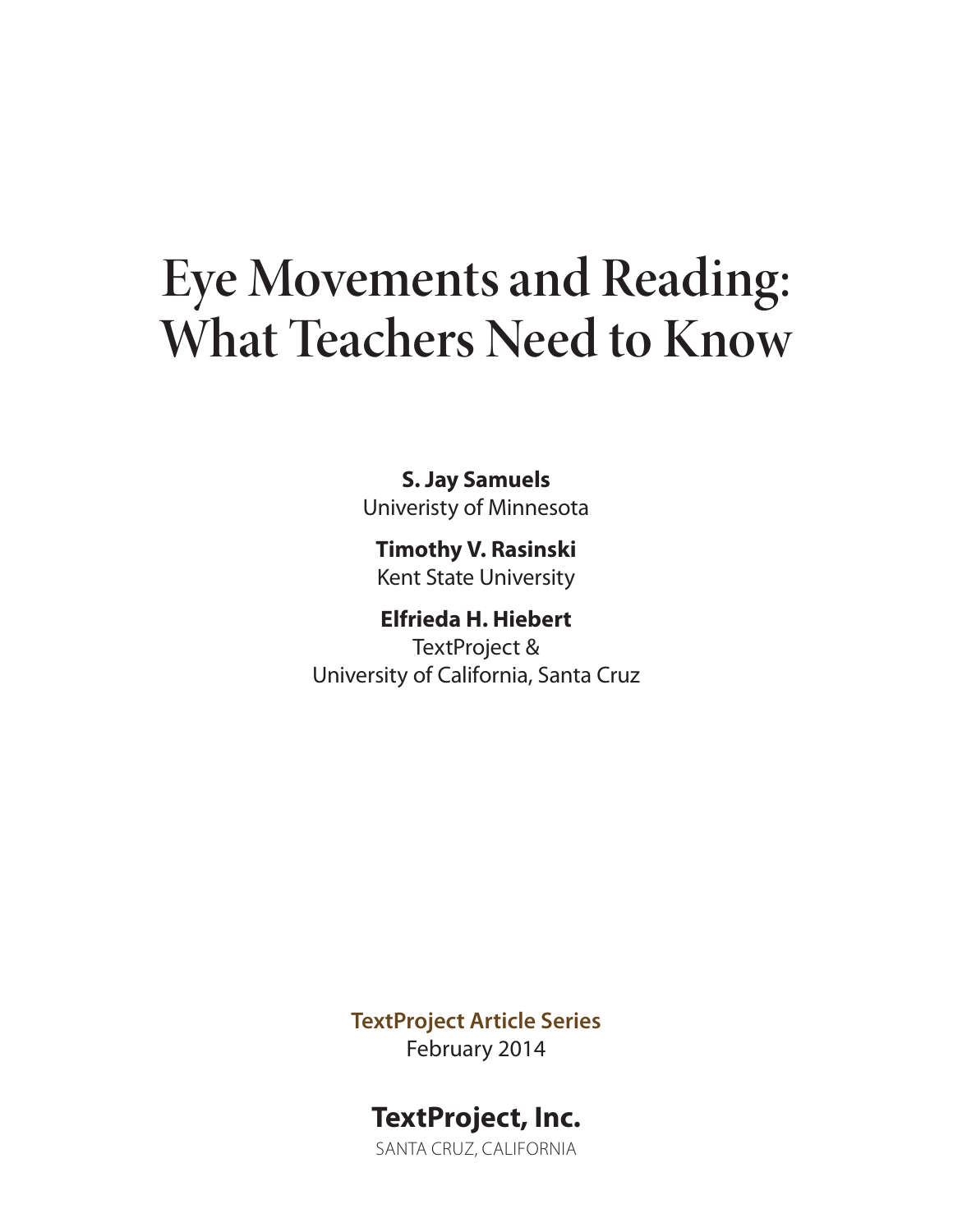In press in A. Farstrup & S.J. Samuels (Eds.), *What research has to say about reading instruction* (4<sup>th</sup> Ed.). Newark, DE: IRA.

#### **Eye Movements And Reading: What Teachers Need to Know**

*S. Jay Samuels*

*The University of Minnesota*

*Tim Rasinski*

*Kent State University*

*Elfrieda H. Hiebert*

*TextProject, Inc. & University of California, Santa Cruz*

From time to time, students in teacher training programs express curiosity about the course work they are required to take in preparation for being credentialed as teachers. Why, for example, some students would like to know, are they being asked to take courses in child development or the psychology of reading? Why not simply take methods courses that focus directly on erasing the achievement gap in reading? In truth, this is an important question that the students are asking because the answer to this question relates directly to how one prepares professionals in disciplines such as medicine, law, and education. Our best colleges of education are in the business of developing professionals. This being the case, what are the most important characteristics of a profession? The answer to this question is that to be considered a professional it is assumed that the practitioner possess a body of theoretical knowledge that can be used to assist in solving the problems encountered in pursuit of that profession. For example, if some students are unmotivated to learn in a classroom setting, is there a body of knowledge that the teacher can use to enhance student engagement with the learning process? Or, if despite the use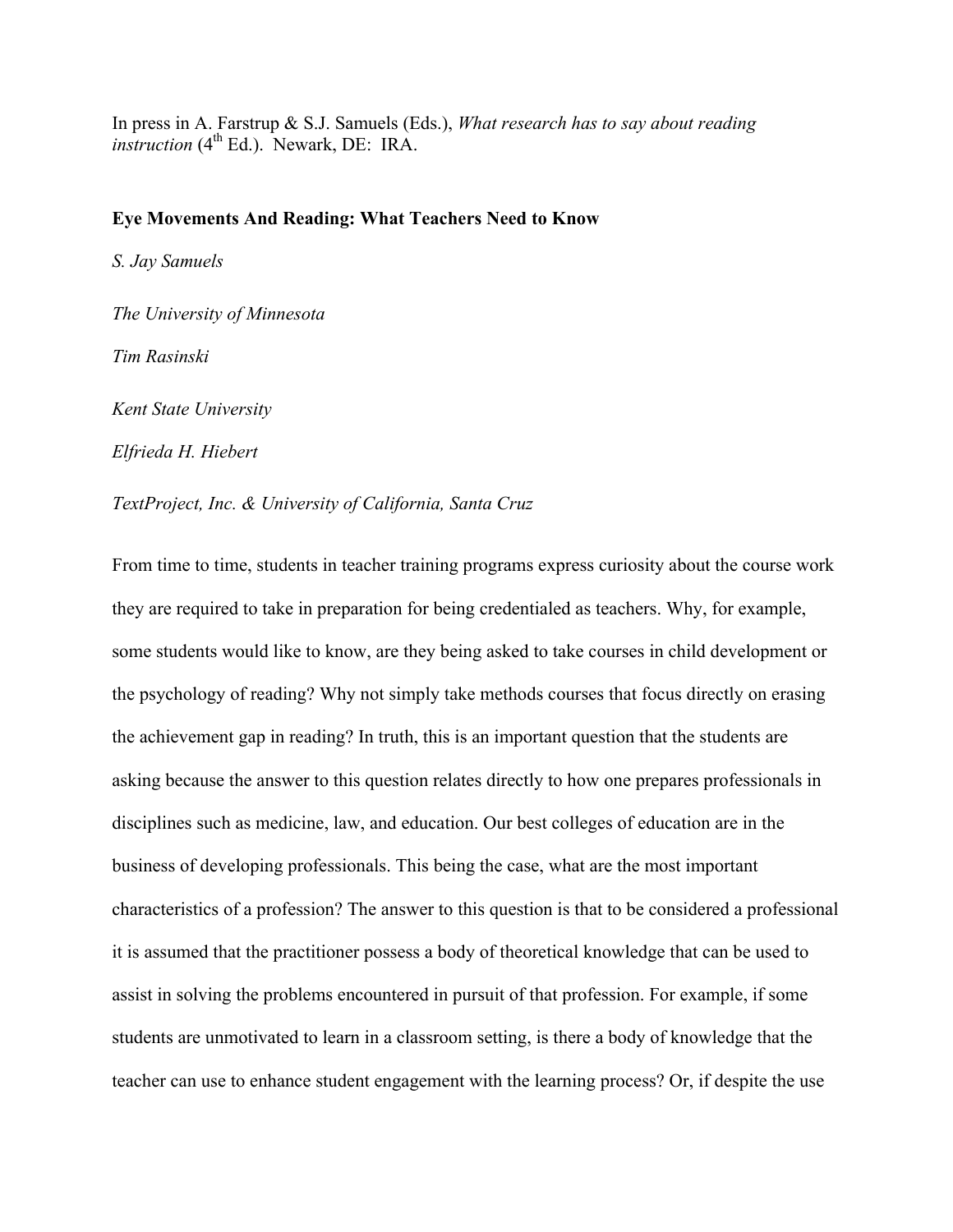of efficient reading methods, a student still has continued difficulty learning how to read, does the teacher have the theoretical knowledge necessary to diagnose the problem and resolve it? Highly educated teaching professionals understand the multifaceted nature of motivation and the complex nature of learning disability such that they can help students who are experiencing problems in learning. Of equal importance to theoretical knowledge, it is assumed the professionally trained teacher has mastered the applied skills required to help students achieve the instructional goals of the classroom. In today's educational market place, the demands placed on the teachers have increased enormously and it is becoming increasingly common to expect that every teacher will be able to move students along a skill trajectory that leads to reading proficiency. To meet the increasing demands of the marketplace, teachers need to know more than what methods seem to work. They also need theoretical background knowledge that may prove to be useful as they work with students who are experiencing difficulty learning. For example, they should know how to motivate reluctant readers and they need to know about the work of the eye in reading In addition, if there is a problem that relates to the eyes or to faulty eye movements teachers should be aware of the symptoms so that the problem can be identified and corrected. In essence, course work that students take is designed to help them pursue their work with competency. Consequently this chapter will explain the role of eye movements in reading and it will also explain what teaches can do to help students who are experiencing difficulties with the eye movements that are essential to the reading process.

# **Discovery of Eye Movements and Eye Physiology**

We are all aware that over the course of history, humans have held many misconceptions that science has attempted to correct. For example, in the early 1600s it was commonly thought that the earth was the center of the solar system. When Galileo, the famous physicist and astronomer,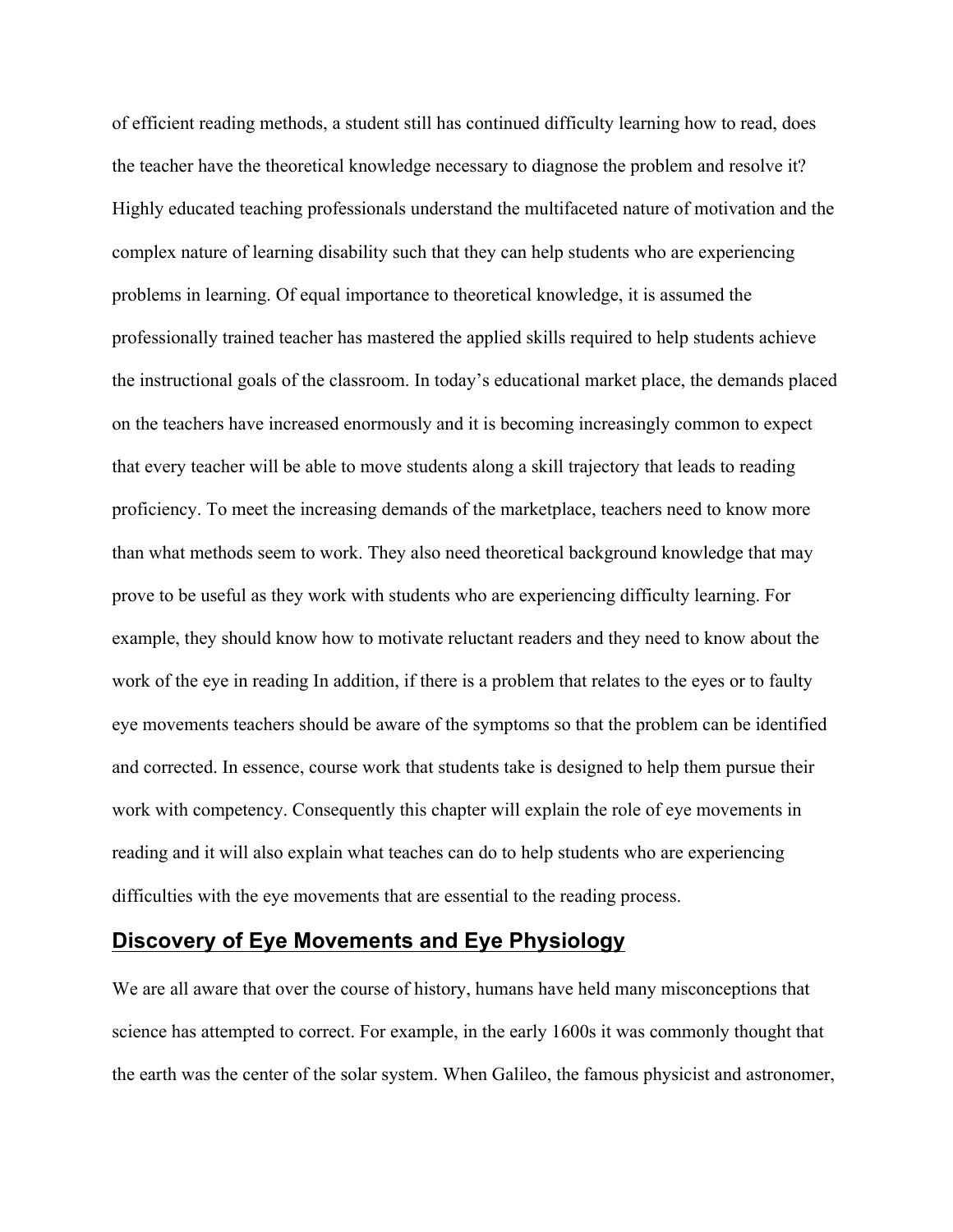tried to correct this error by stating that it was actually the sun that was the center of the solar system, he was tried by the Inquisition, found vehemently guilty of heresy, forced to recant his views, and spent the rest of his life under house arrest. But, that event took place about four centuries ago. One need not go back that far in time to find more recent errors that needed correction. Going back only a little more than one hundred years from now, it was apparent to all observers that the human eyes glanced here and there and everywhere, and it was thought that as the eyes moved across a scene that the eyes were constantly taking in information and constantly feeding this information to the brain.. This same line of reasoning was used in attempting to understand the reading process. It was thought that as the eyes moved across the line of print, that the eyes were constantly taking in information from the page and providing that information to the brain which then analyzed the information for meaning. However, in 1879 Javal, a French scientist, made an important discovery. He found out that the commonly held belief about how the moving eye took in information was incorrect. Contrary to common belief he noted that when reading a text or when viewing a scene out of doors, the eyes did not continuously take in information as they moved across the visual field of the page or the scene out of doors. Instead, he observed that the eyes seemed to jump from spot to spot and at each spot where they jumped there was a pause. He concluded correctly that the eyes took in information only when they paused and not when they were moving. These oculomotor eye movements he called "saccades." Almost twenty years later, Dodge (1900) supported Javal's conclusions by stating, "when the eye movement was unbroken the observer was unable to tell what had been exposed." In fact, before an eye movement occurs, vision is suppressed to prevent the reader from seeing the blur that occurs during a saccade (LaTour, 1962).These oculomotor eye movements that take place while reading fall into three categories: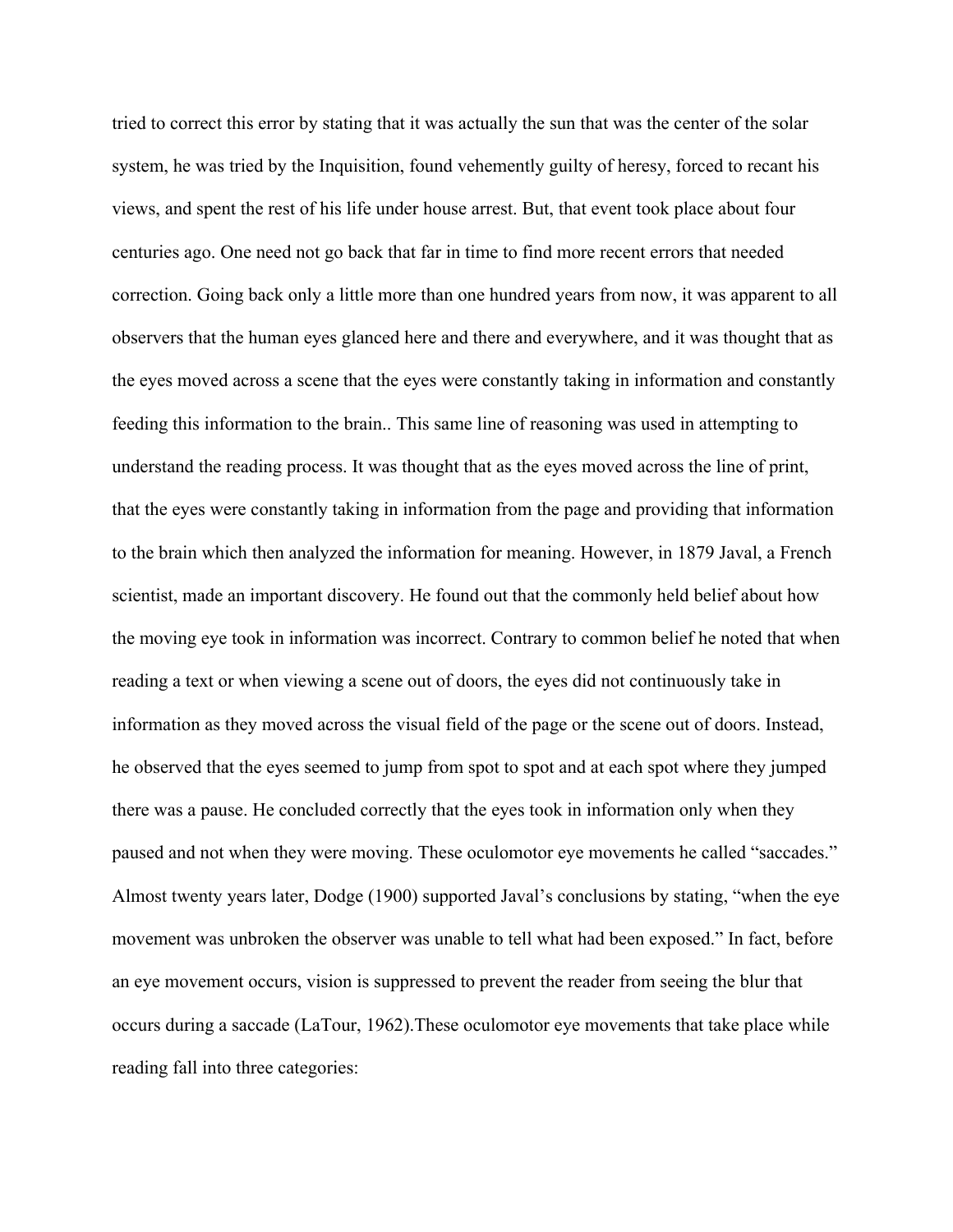1. Fixations, when the eye pauses momentarily on a line of print. It is during this pause that the information contained in the eye fixation is taken up and fed to the brain for analysis and meaning. However, it is also possible that during a fixation pause, information from several fixation pauses are interpreted for their meaning.

2. Forward Saccades, Because English is written from left to right, when reading English script the eyes jump from left to right on a line of print. When coming to the end of a line of print, however, the eye movement drops from one line of print down to the next line below. It is important to note that the direction of eye movements when reading depends on what language the text is printed. When reading Hebrew or Arabic script, which is written from right to left, the eye movements are in the opposite direction compared with English.

3. Backward Saccades. Regressions and Re-readings. . Backward eye motions may occur for different reasons. It would be unrealistic to think that the reading process would occur perfectly with excellent comprehension at each point in time. In reality, there are times when comprehension is difficult and re-reading of the text is needed. In re-reading English texts, these eye movements move backward and go from the right to the left. Rereadings typically go backward across several words or more and are for the purpose of improving comprehension. However, not all backward eye movements are for the purpose of enhancing comprehension. Some are made to correct faulty eye movements. Since all eye movements are muscular motions, they are subject to errors. Backward eye movements termed "regressions" occur to correct faulty eye movements that put the focal point in the wrong place. When the focal point is in the wrong place, word recognition is impaired. Generally, regression go backward only about one word or less. Rereading, on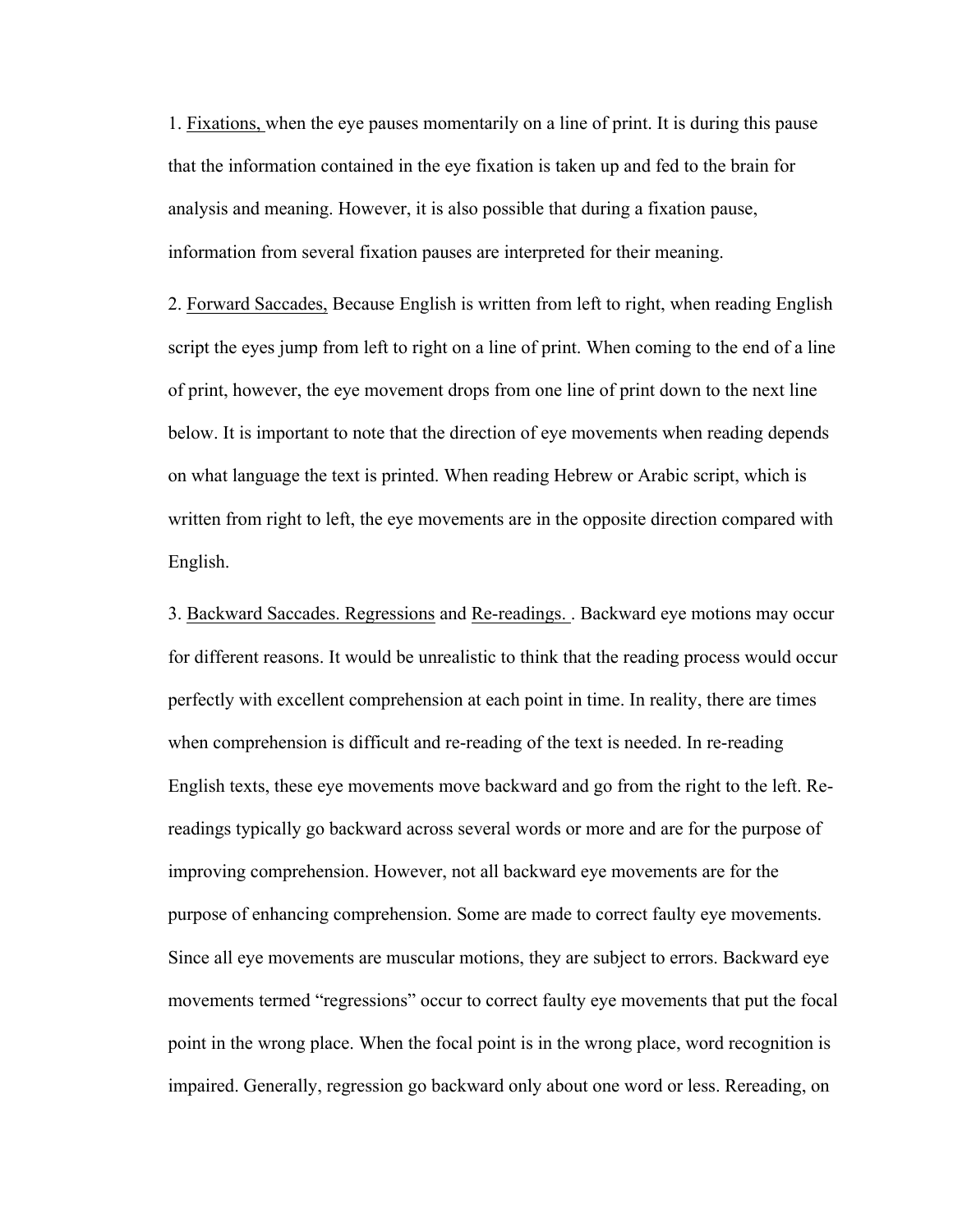the other hand, allows the eye to reexamine a previously fixated portion of the text. I n rereading, a student moves quite a few words back to a prior section of a line and then proceeds in a usual manner to re-read from that point forward as a comprehension check.

#### **Instructional implications of eye movements**

Eye motions are a natural part of what humans do to observe a scene out of doors or when they read a book. A relatively recent discovery of how the eye processes the information on a printed page indicates that the information is taken in for processing only when the eye pauses during an eye fixation. To process all the information on a page, the eye must move rapidly from point to point to cover the page, and it is only when the eye pauses during an eye fixation that there is an uptake of information that is subsequently fed to the brain where it is analyzed for meaning. Because the reading process does not always proceed smoothly, there are errors that must be corrected. These errors that must be corrected are of two types. One type of error takes place when the reader becomes aware of a comprehension difficulty, in which case there is a backward eye motion called a " re-reading." Re-readings usually go backward encompassing several words. The other type of backward eye motion is termed a "regression" Regressions are used to correct faulty eye motions that place the point of focus in the wrong location, thus impairing word recognition, and the distance the eye moves in a backward direction is usually a word or less.. Faulty eye movements that impair word recognition may occur with experienced as well as beginning readers, but regressions are far more common with beginning readers. Teachers should be aware of the fact that some beginning readers may be experiencing learning to read problems because of faulty eye motions.

As seen in Figure 1, what is remarkable about the eye is that it is similar to a camera. Reduced to its utmost simplicity, in the eye there is the pupil consisting of a hole through which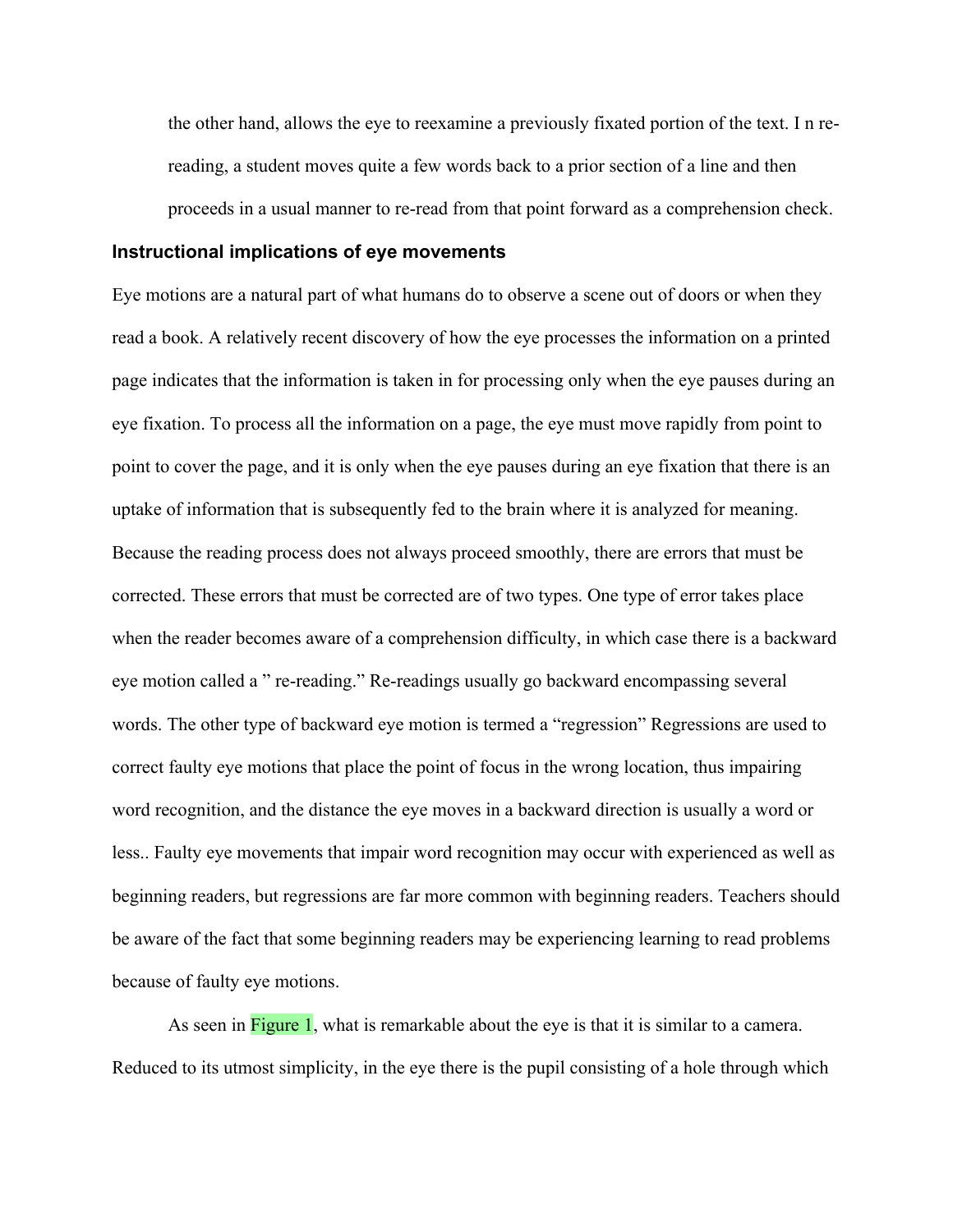light images from the page of print move. Behind the opening of the pupil there is the lens, and the lens focuses the images from the page toward the back of the eye onto the retina. The retina, located in the back of the eye contains the light sensitive film, and from the retina of the eye the visual information is transported along the optic nerve to the brain.

The major parts of the human eye consist of the cornea, situated in the front of the eye, where it acts like a glass window and allows visual images from the printed page to pass through so they can settle upon the retina. As seen in the figure, the second part called the retina, is located in the back of the eye. It contains cells, some of which are sensitive to letter and word shape. Because the cells in the retina have different purposes, only some of them are capable of identifying letters and words.. And to make matters even more difficult with regard to recognition, the cells that are used for letter and word recognition are found in only a small part of the retina. The problems this poses will be discussed shortly. The third part consists of a collection of communication wires called the optic nerves that carry information from the retina to the brain.

The cornea of the eye contains a hole called the pupil through which visual information from the page passes through on its' way to the retina. Surrounding the pupil is the colored portion called the iris that gives eyes their brown, black, or blue color. The iris also contains muscles that alter the size of the opening of the pupil so that under dim light, the opening of the pupil is larger to admit more light, and under bright light, the opening is smaller to admit less light. Located directly behind the pupil is the lens, and its' purpose is to focus the visual images from the page as sharply as possible upon the retina. The retina, located at the back of the eye contains cells that function like the film in a camera. These retinal cells collect the images and pass them on to the optic nerve, which then sends the visual information to different parts of the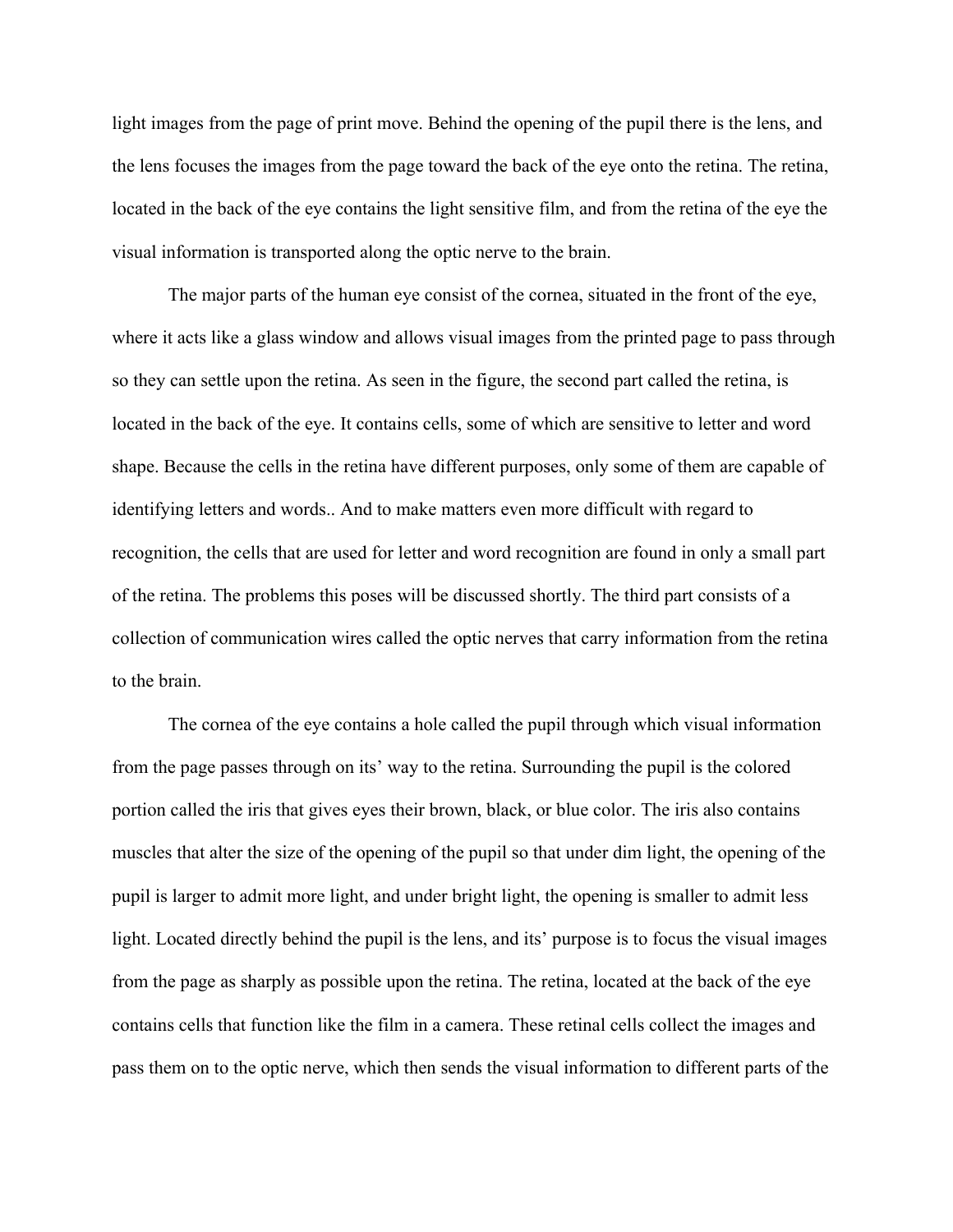brain. Some specialized parts of the brain, in turn, control the oculomotor eye motions that we will discuss shortly.

#### **Different kinds of Cells are found on the retina of the eye**

A key idea in this article is that the human eye is not ideally designed for reading, but one of the strategies used for overcoming its shortcomings is through eye motions. The major shortcoming of the eye with regard to reading is that in any eye fixation, only a small part of what is printed on the page is in focus on the retina of the eye. Imagine, for a moment, that you are trying to identify the person who is standing in front of you. As you look at this person, all that is in sharp focus is the person's nose and eyes. The rest is fuzzy but you can detect shape. To identify the person, you rapidly shift your points of focus to other parts so that in time the various parts of the individual's face and body are in sharp focus. The difficulty in determining the identity of this person is somewhat similar to the problem of recognizing words when reading a text. The problem with the eye when reading is that at any given moment only a tiny amount of printed material from a page is in sharp enough focus to enable easy reading. Consequently, rapid eye motions are required to bring different parts of a text onto that tiny area on the retina that can see the letters and words clearly. The area of the retina where the visual image is in sharp focus is known as the fovea. The retina of the eye contains two kinds of cells, rod cells and cone cells. Both kinds are important and have different reading functions. Cone cells provide the visual acuity that enable readers to see letters and words clearly. A major design flaw of the eye so far as reading goes is that the cone cells that enable the reader to see letters most clearly, are not evenly distributed across the retina but are concentrated in a tiny area called the fovea. There are about ten million cone cells packed into the tiny fovea area of each eye where vision is most acute. It is only in this small area of the fovea where the cone cells are packed together that the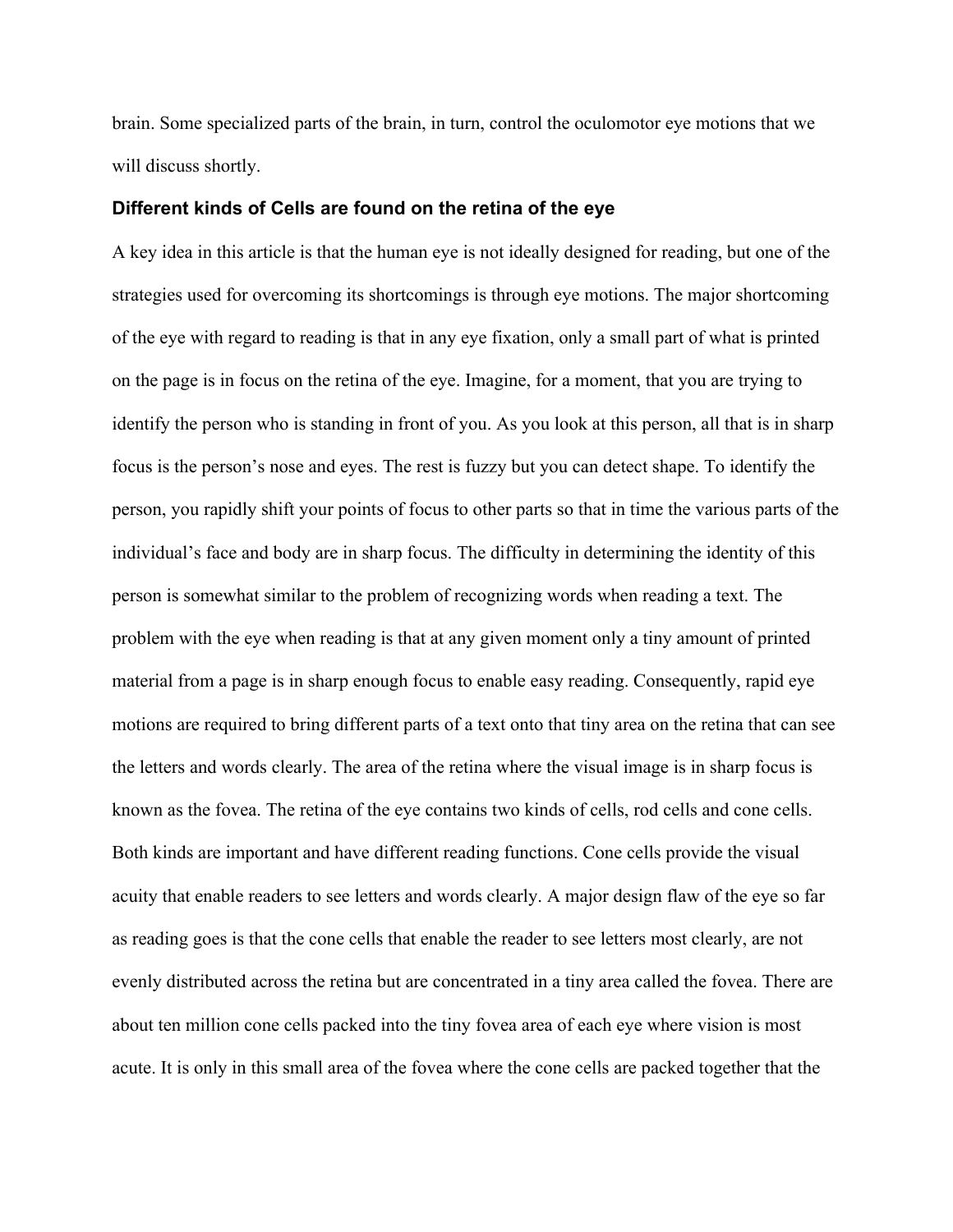reader can identify words with the least effort. It is the quality of resolution of the letters that are the first consideration for word identification.

The other cells found in the retina of the eye that contribute to word recognition are the rod cells. These cells are situated outside of the fovea and serve a double function. They are sensitive to word shape and word length. Words that are printed in lower case letters have characteristic shapes, or skylines, and skilled readers automatically use shape as one of the cues for word recognition. In addition to word shape, the other task performed by the rod cells is planning the distance to jump with each left to right forward eye saccade. In planning how far to move, the brain uses word length. Word length is determined by the white space that surrounds each word. At this point we can ask, what is a word? So far as the brain is concerned for the purpose of calibrating what is a word to plan how far to jump, word meaning is not a relevant dimension. All the brain needs to know is that a word is a letter, or group of letters surrounded by space.

Because of the importance of knowing how many letters that fall on the fovea are in sharp focus, we contacted two leaders in the field of eye movement research. Dr. Keith Rayner (personal communication, 5/10/2009) stated, "The number of letters falling in the fovea depends on letter size and viewing angle. In general, 3–4 letters usually occupy 1 degree of visual angle. Since the fovea is about 2 degrees, it would be 6–8 letters in the fovea." The second expert Dr. George McConkie (personal communication, 5/10 /2009) stated, "The foveal region is the area where we think visibility of letters drops off pretty fast as they move outward from the center of vision . Thus, the problem in answering this question is setting a "clarity" criterion. I suppose that a criterion might be: even the most similar letters can be distinguished at this distance… What Keith and I were after in our original studies was to determine the region within which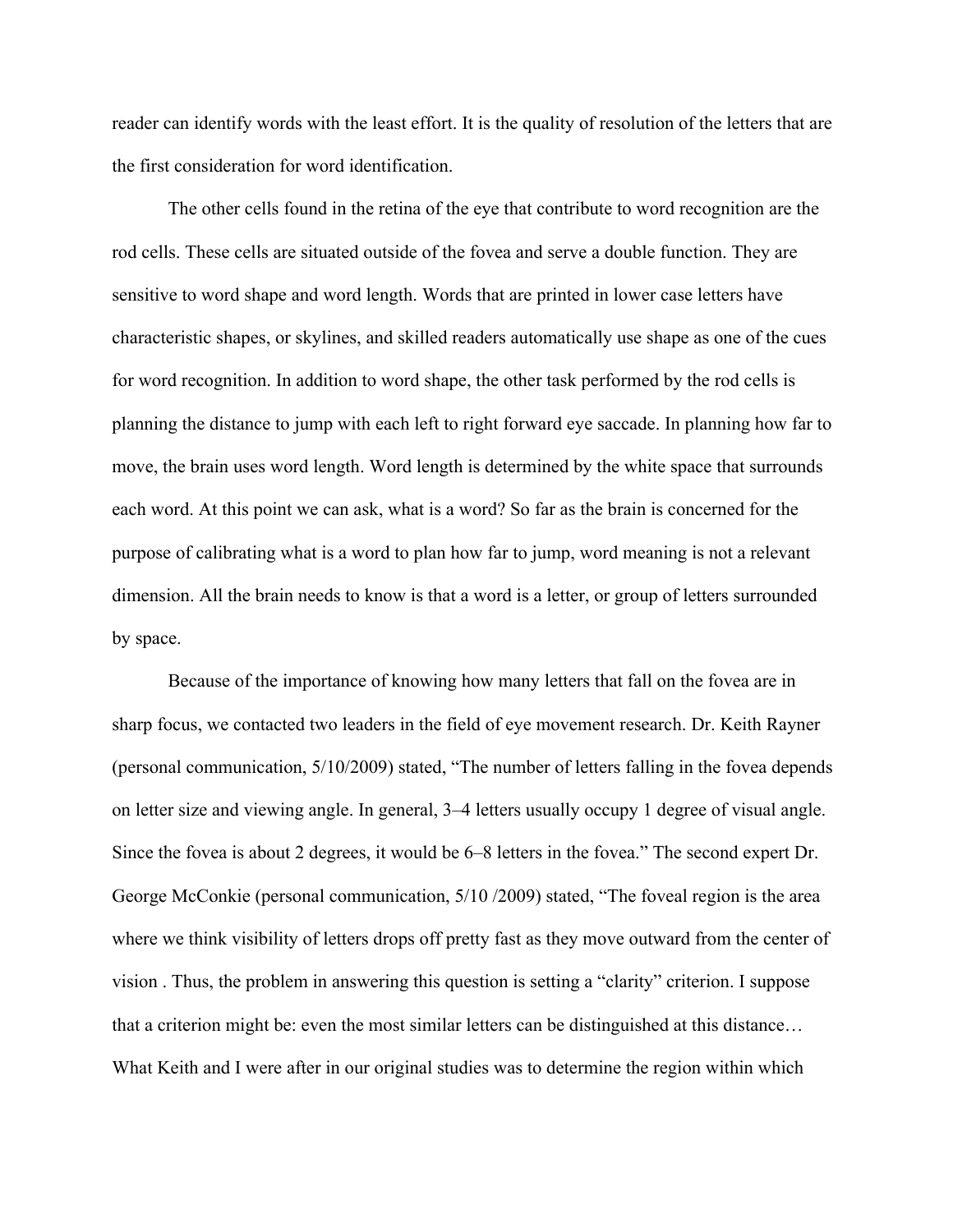letter distinctions make a difference. We found this to be about 4 letters to the left and 8 to the right of the directly fixated letter. The greater distance on the right is probably (there is some supportive evidence) an attentional factor rather than retinal resolution differences to left and right." Legge's (2007) research suggests that only six to seven letters surrounding the fixation point on the fovea can be identified with 80% accuracy, and as one moves farther away from the fixation point accuracy of identification drops more. For example, within four letter spaces to the left of the fixation point, or eight letter spaces to the right of the fixation point, accuracy of identification drops to about 60%. In summary, the evidence from the experts is that the size of the window from which letters can be seen with accuracy and clarity falls in a range of six to eight letters. It also appears that the shape of the window is asymmetrical with fewer letters in focus to the left of fixation and more letters in focus to the right of fixation. It is also commonly acknowledged that there is a rapid drop-off of acuity from the point of visual focus that makes word recognition difficult (Feinberg, 1949).

The experts make a good point when they point out that there is no hard and fast rule about the number of letters that are in focus on the fovea because the number of letters in clear focus is a function of letter size and the distance at which they are being viewed. However, there is agreement that the number of letters in focus is not large. McConkie adds there is useful information skilled readers can use that extends beyond the fovea, and that information source comes from the parafoveal region where the rod cells that can detect word shape and length are found. Rayner and Sereno (1994) agree that the parafoveal region surrounding the fovea can provide information that is useful for word recognition and for planning the distance to be moved for the saccadic jumps as the eye moves from point to point. It is the fovea that contains a concentration of cone cells that enables the eye to identify letters with clarity, while the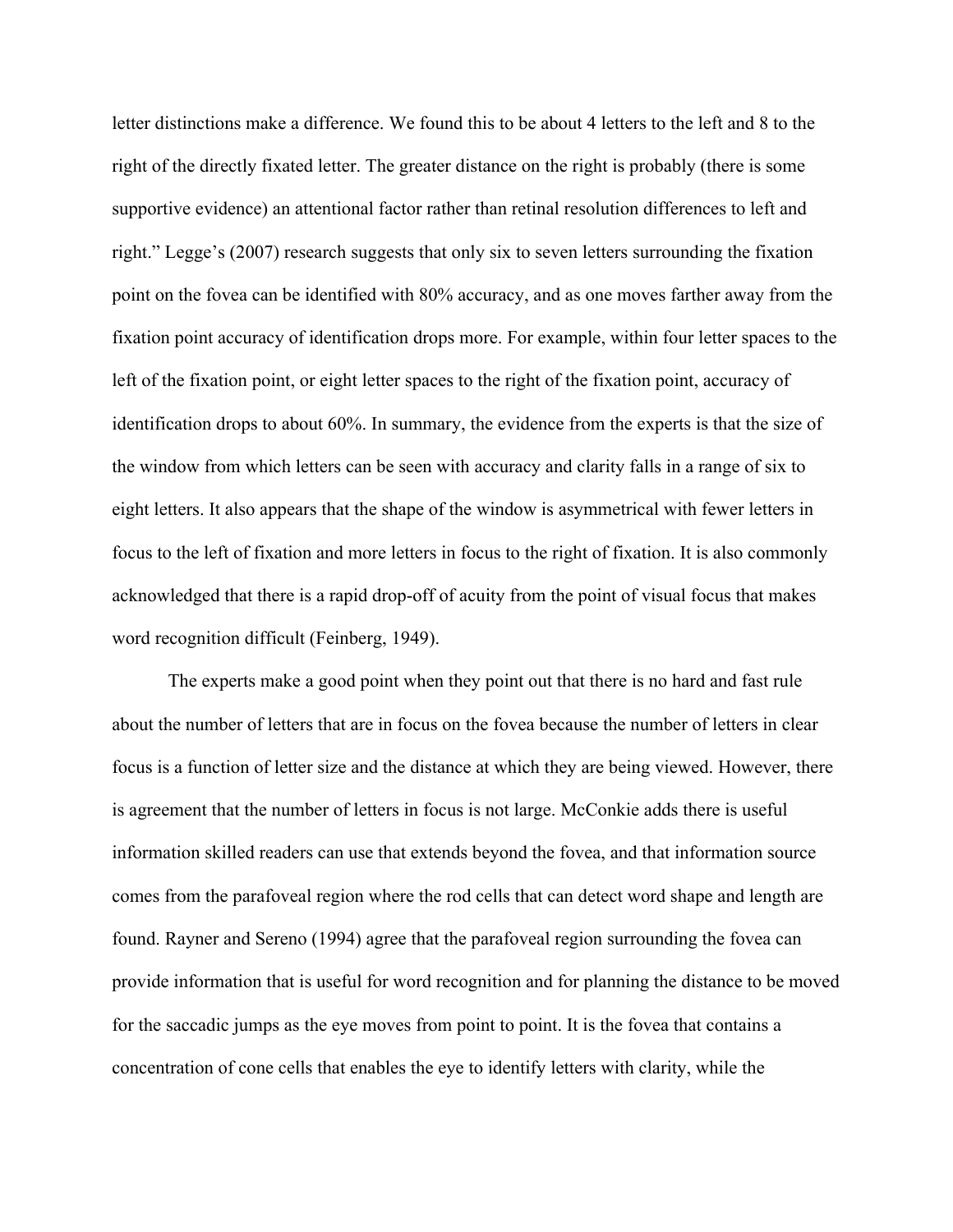parafoveal region contains the rod cells that are sensitive to word shape and word length information. Information received in the periphery of the eye helps guide the eye to its next eye fixation destination. In essence, the rod cells are part of the eye's guidance system. For skilled readers, word shape provides an additional cue to word recognition. The white spaces surrounding words are important clues as to word boundaries and length. Word length is established by the white space surrounding a word and this information is used by peripheral vision to plan the distance the eye should jump with each saccade.

#### **Instructional Implications**

Unfortunately, the human eye is not ideally suited for the task of reading. Because the cone cells of the eye that allow sharp focus of letters and words are packed into such a tiny portion of the retina, the problem of how to make sense of what we look at extends to virtually everything we see, not just reading. Therefore, the strategy of using eye movements to allow an understanding of what one is viewing is used in all that we look at. According to the experts, the number of letters in sharp focus with each eye fixation is approximately 6–8 letters. It is clear to anyone who takes the time to count how many letters are in common English words we encounter when we read, that the range of 6–8 letters in sharp focus would encompass many of the words printed on the page. Regrettably, however, there are also many words that we encounter when we read that are longer than 6 −8 letters. Therefore, readers resort to an eye movement strategy that places all the letters in words in focus. There are a number of clues that readers use in identifying a word. First, there is spelling information from each of the letters used in the word. For example, going is legal spelling whereas gonig is not. Second, there is information that comes from word shape when the words are printed in lower case. This knowledge about word shape comes primarily from reading. The adage of "Read more, read better" holds true in this case. In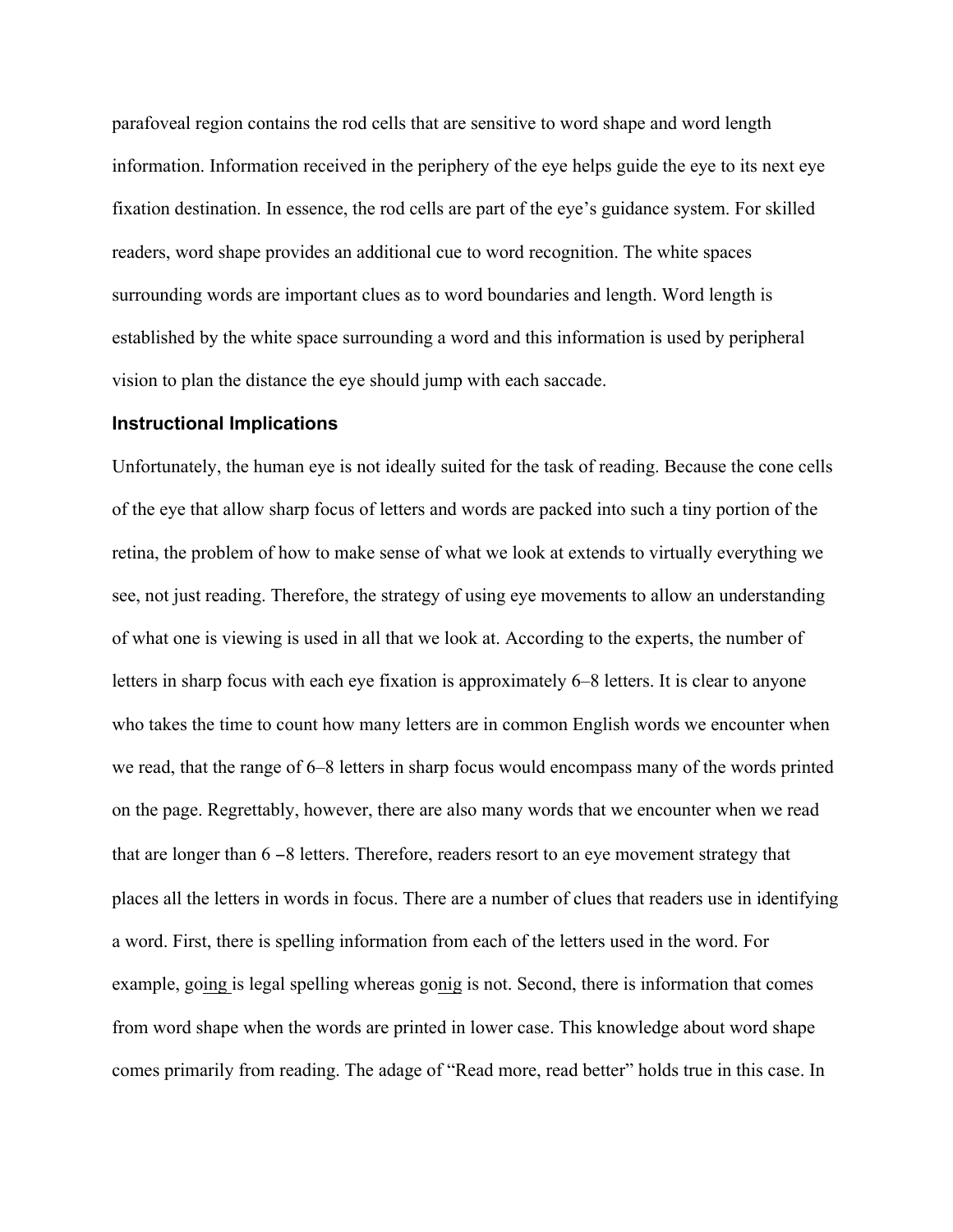order for the eye to jump the proper distance, the student must know that a word is simply a letter or group of letters surrounded by space. Consequently, the white space surrounding words becomes an important cue that is used by the eye in calibrating how far to jump with each saccade. There are several important questions about the work of the eyes in reading that have not yet been addressed, but they will be discussed shortly. One question pertains to the speed at which the eye fixations occur and the second question relates to how much visual information from each word is processed with each fixation. As we shall see shortly, the number of letters that are processed with each eye fixation is a product of how skilled the reader is and the frequency at which the word is encountered in reading.

## **The Fixation Pause**

Before we embark on a more detailed description of the different eye movements used in reading, we shall describe a robust finding that sheds light on the word recognition process. What is interesting about this finding is that although the study was originally designed to test two competing explanations of how word identification takes place, in time the study led to a new way to conceptualize and measure reading fluency. While most teachers would agree that fluency is one of the holy grails or reading instruction, unfortunately fluency has fallen on hard times because of the difficulties reading scholars have had in agreeing on a definition of fluency and the methods used in assessing it.

The controversy over how words are recognized actually began with Cattell (1947) who presented letters and words to graduate students in Wilhelm Wundt's lab in Leipzig, Germany. The purpose of the study was to find out what size visual unit was used in word recognition. Was it the single letters in words or was it the entire word? Cattell concluded from his studies that it was the entire word. His findings were used in the United States to resolve the instructional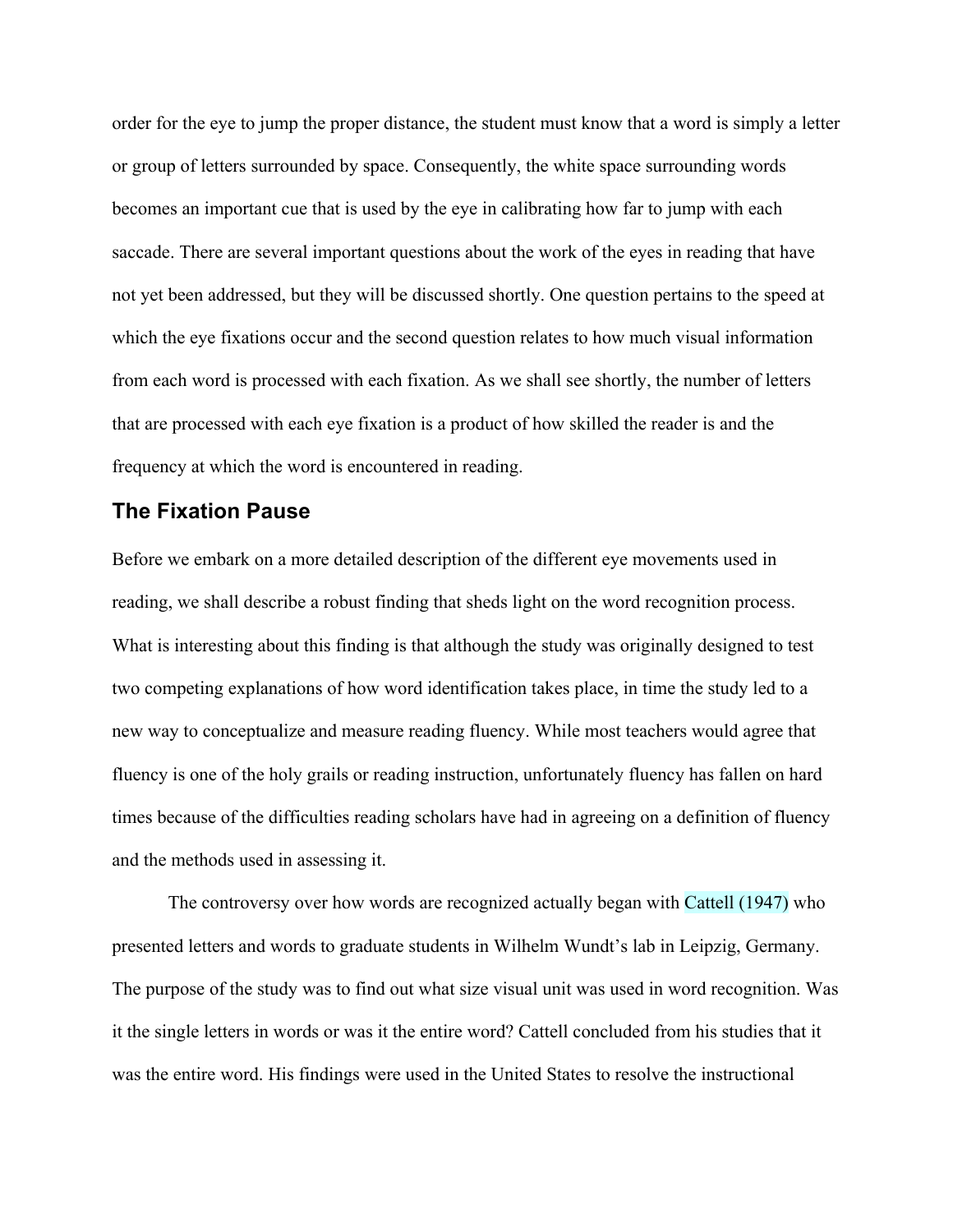controversy of the day, the spelling method, in which students spelled each word before pronouncing the word or the look-say method in which the students simply said each word without first spelling it. Cattell's report in favor of the whole word resolved the conflict for a while and the look-say method became the method of choice. Years later, Gough (1971) stated in his classic description of the reading process "One second of reading," that the size of the visual unit used in word recognition was the letter, and that each additional letter in a word added about 50 msec. of processing time to the recognition. To test the competing explanations of word recognition we designed a study in which students looked into a computer screen and if the word they saw was an animal word, they had to press a button as quickly as possible and the computer measured response accuracy and how much time it took to recognize the word as an animal word. The words the students saw varied in length from three to five letters. All the 3–5 letter animal words were controlled for word frequency. The logic for the study was simple. If Gough was correct and the unit of word recognition was the letter, then longer words should take longer to recognize and the shorter words should take less time. However, if Cattell was correct and the visual unit used in word recognition was the word, then there should be no difference in processing time based on word length since the unit size was the entire word, and a chunk is a chunk. For this study we used different grade levels, second, fourth, sixth, and college students. All of the students from grade two to college received the same corpus of words. To our surprise, we found that both Cattell and Gough were each correct, but only for a different group of students. The size o f the visual unit used in word recognition by the college students and by the sixth graders was the entire word, so, for these groups, Cattell was correct. For sixth graders and college students long and short words were recognized in the same amount of time. But for the second and fourth graders, the letter was the unit. For these students, the longer words took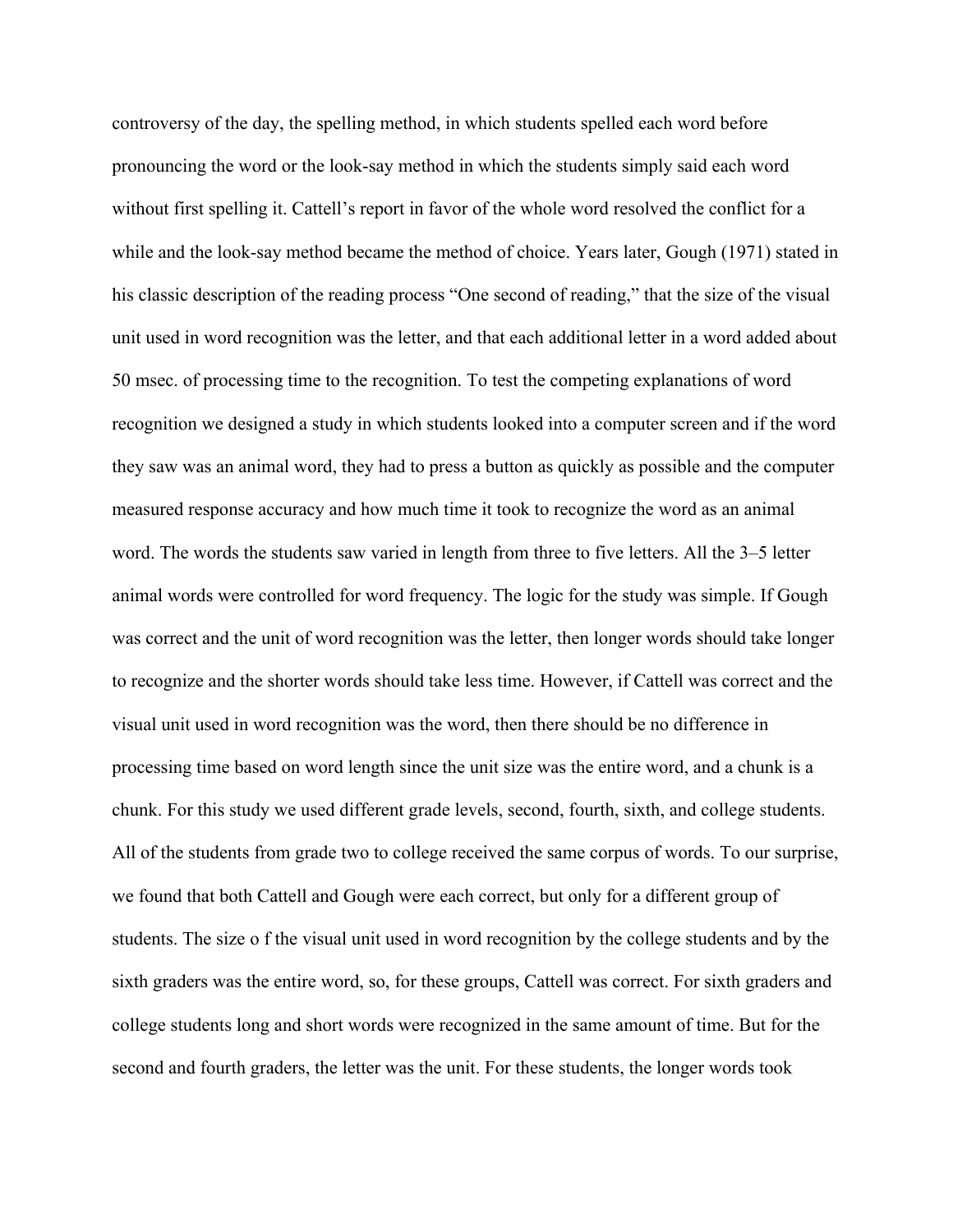longer to recognize. Looking at the word recognition process across grade levels, one might conclude that for beginning readers the size of the visual unit used in word recognition was the letter or some unit smaller than the entire word. But as reading skill developed over time and practice, the size of the visual unit increased, so that by sixth grade and college, the unit of recognition was the entire word.

Over several years, modifications and improvements were made in the design of the study that tested what size visual unit is used in word recognition. The shortcoming of the original study was that the body of animal words that were used to test the size of the unit of recognition was very small. We wanted to test not just animal words but all the words in English. To achieve this goal, we changed the task and the instructions were the following: "If the word you see on the computer screen is a real word, press the button as quickly as you can." We used real words that varied in length from 3–5 letters and all the words were of the same frequency. Even changing the task, we got the same results. Less skilled readers were using letters-units smaller than the whole word - as the unit of recognition while the sixth graders and college students were using the entire word as the unit. This type of study was replicated in Taiwan with students who were reading Chinese words. It is true that the Chinese orthography does not use alphabet letters but their words vary in the number of strokes used to write each word. What was found was that beginning readers in Chinese were reading stroke by stroke. The more strokes in a word, the longer it took to recognize it. But the highly skilled readers were chunking the word as an entire visual unit so that the time to recognize a word was not related to the number of strokes or letters in the word, as they were in the USA.

One might wonder, what is the difference in the process used to recognize words between the second grader and the college student in reading? With some justification one might argue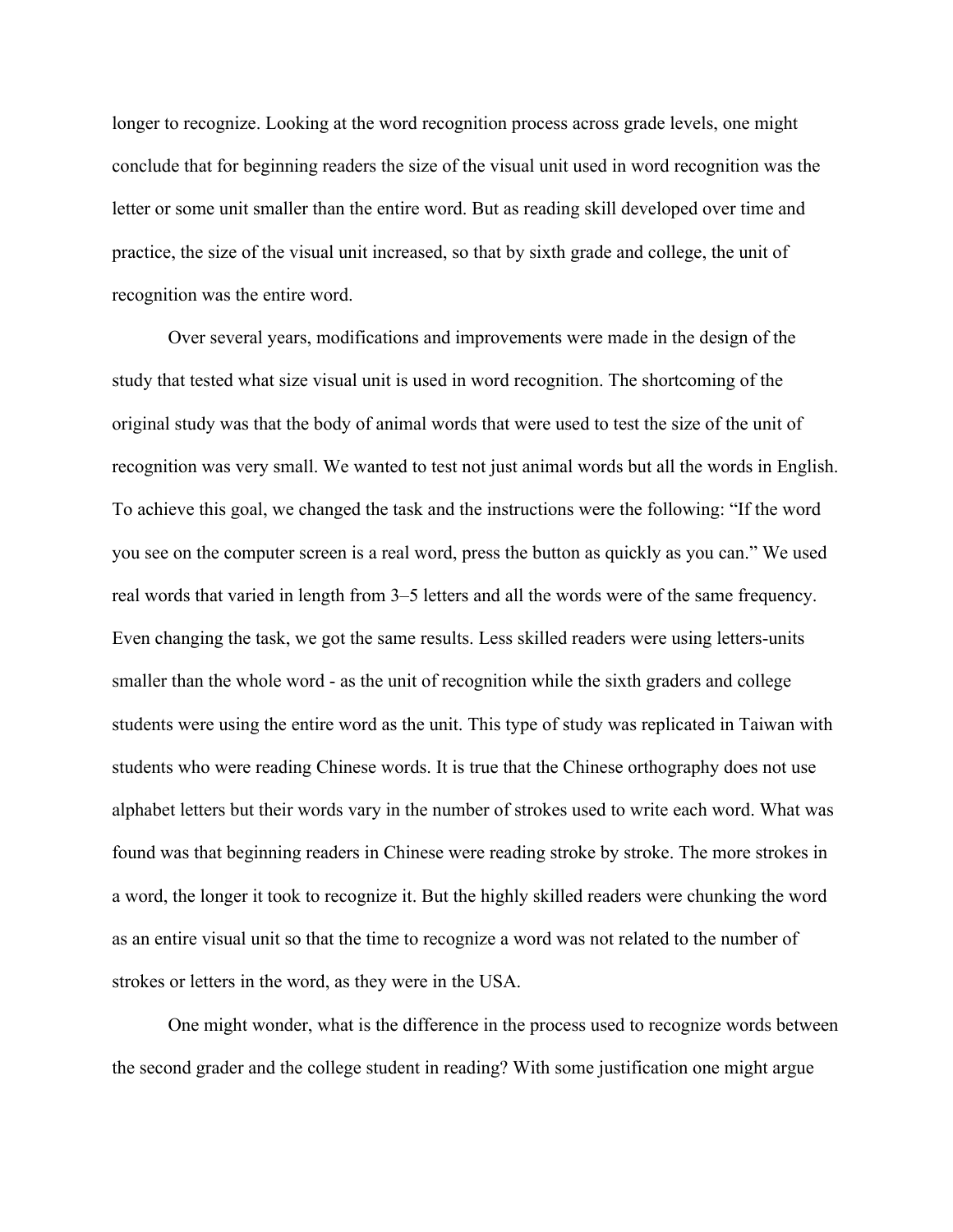that the college student is a fluent reader while the second grader is not fluent. What exactly can a fluent reader do that the non-fluent reader cannot do? Automaticity theory can be used to answer this question. It states that one is automatic at a skill such as reading if two complex things can be done at the same time. If two skills can be done at the same time, then at least one of them is automatic. The two complex skills that fluent readers can do at the same time with a single eye fixation is decode [word recognition] and comprehend while the non-fluent reader must do each task separately. The beginning reader uses all the cognitive capacity in word recognition and then must switch attention to comprehension, a two step process, and the two steps may require a second eye fixation, while the fluent reader can do both tasks at once. Herein lies a dilemma. How can decoding and comprehension take place at the same time? Surely, decoding must precede comprehension. The dilemma is resolved when one considers the time sequence of what happens during an eye fixation. During a typical eye fixation for a fluent reader that lasts about 300msec. or ⅓ of a second, two things get done in the time span of the fixation, decoding and comprehension as seen in Figure 2 below. However, for the non-fluent reader, during that same 300 msec. time span, only one thing gets done—the decoding or word recognition. Then the non-fluent reader must fixate the word again to comprehend it, a two step process.

As just noted, the typical eye fixation pause lasts for about 300 mesec. or about ⅓ of a second. This pause, however, can be separated into components representing the different processing tasks that must be performed to read with understanding (Abrams and Zubel, 1972). Figure 2 below is a simplified rendition of what takes place during an eye fixation of a skilled reader.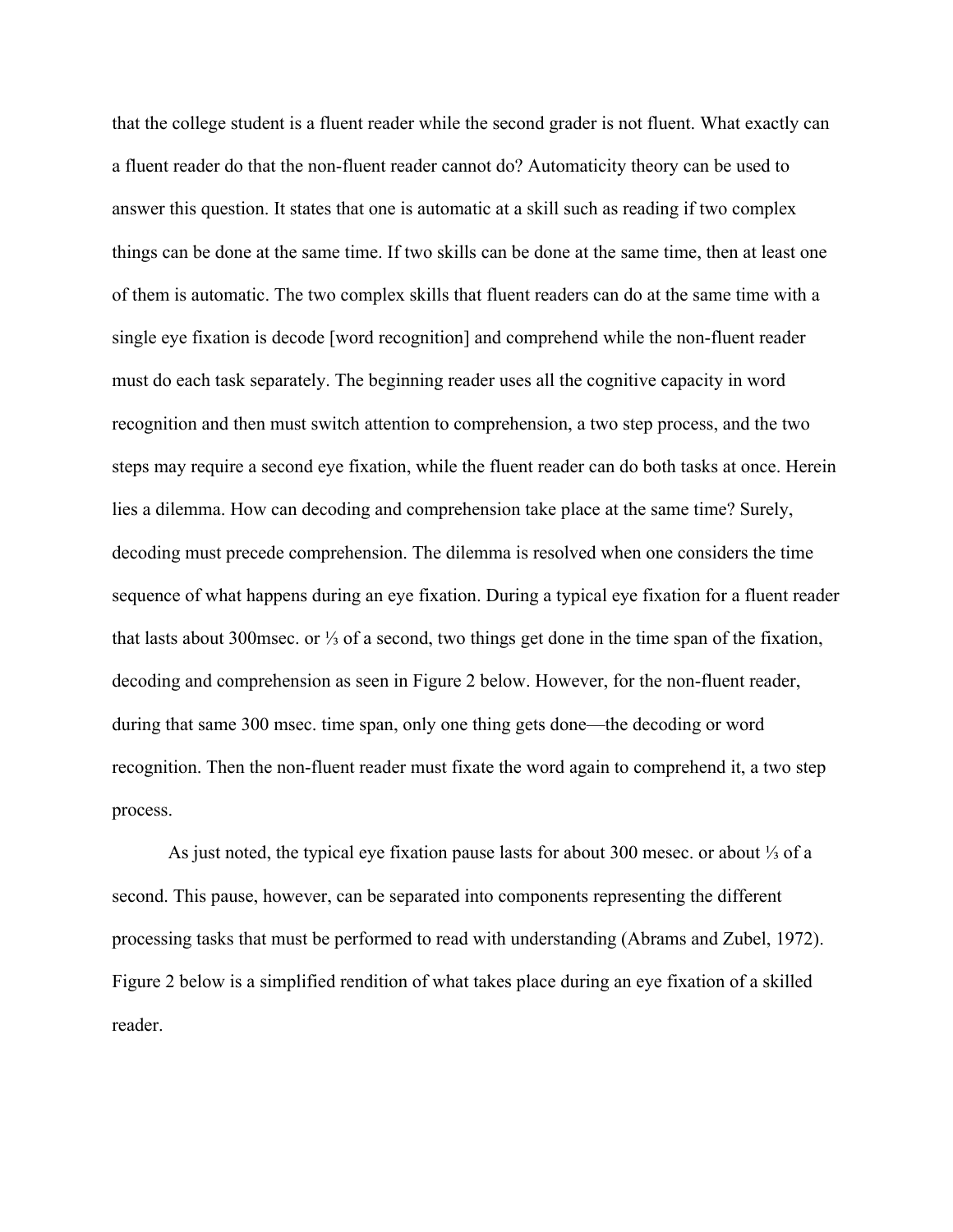A fluent reader performs essentially five tasks with each fixation pause. The typical pause comes at the end of an eye movement when the eye has just completed a rapid motion from one spot on a text to the next one, somewhat like an automobile that comes to an abrupt stop at a stop sign. In the case of the auto, there is still residual motion that must be halted and stabilized and in the case of the eye, it must be stabilized so that it can focus on the print.

Task One - stabilize. The first job following a saccade is to stabilize the eye.

Task Two - focus. Once the eye is stabilized sufficiently, the next job requirement is to focus the visual images from the page on the retina of the eye where the fovea is located.

Task Three - decode [ Convert the word into its sound representation] With the visual image from the page focused on the retina, job three is to engage in word recognition or what many call the decoding process. If the reader is highly skilled and automatic at word recognition, the task is done quickly, accurately, and requires minimal amounts of the cognitive resources and attention. While the typical duration of an eye fixation is .33 seconds, if a person is a skilled reader, the amount of time required for the word recognition process may only require .10 of a second, leaving .23 of a second for comprehension.

Task four - word meaning and comprehension. In fact, the defining characteristic of fluency is the ability to decode and comprehend in the same eye fixation. For skilled fluent readers, the decoding task is done so quickly and it requires so little of the cognitive resources that comprehension can take place at the same time (LaBerge & Samuels, 1974).

Step five- plan next saccade. The final task for the reader is to plan where the next eye movement will be (Abrams & Jones, 1988; Abrams & Zubel, 1972). Since this is a fluent reader, the usual unit of word recognition is the word, which is surrounded by space. Space is a critical cue used by the rod cells in planning the trajectory for the next leap which will probably be the next word.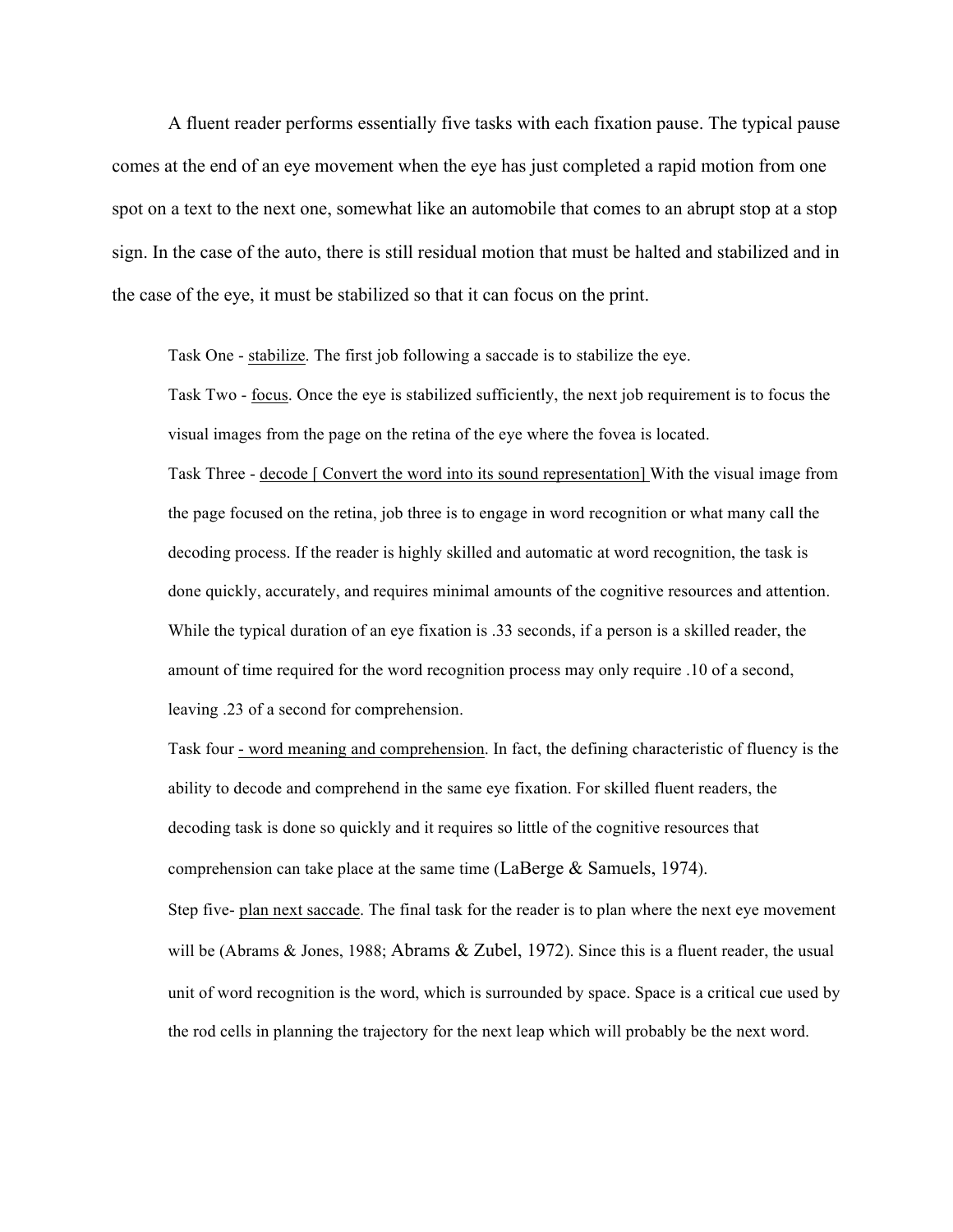If, however, the reader is not at the automatic stage of word recognition, there are some important differences in what happens during an eye fixation. First, for non-fluent readers, the word recognition process is usually slower, less accurate, and may use up all of the cognitive resources available at the moment. Thus, during that one eye fixation, for the non-fluent reader the single major accomplishment is word recognition. To add to the complexity of word recognition for the less than fluent reader, the unit of word recognition is smaller than the entire word, leaving the student in the position of having to piece together the letter clusters that in combination make up the word. Since only 6–8 letters that are on the fovea are in sharp focus along with some additional letters that spill off to the right that are not so distinct, the student may resort to selective attention to process the letter cluster. However, once the student has the word, the student's next task is to switch attention to the comprehension process .This constant switching of attention back and forth from decoding to comprehension places a heavy load on short-term memory and makes learning to read so much harder for the less skilled reader than for on the accomplished reader.

Figure 2 is an important visual because it strikes at the heart of the debate on what is reading fluency. This visual shows that skilled readers can within an eye fixation decode and comprehend what is in the text. Unfortunately, beginning readers cannot do both tasks at the same time. They first decode the text and then they switch attention and try to comprehend what they have decoded. The products of the dual process are stored briefly in short-term memory but the decoding-comprehension process must be completed within the ten second duration of that short-term memory system or what was briefly stored will be lost. If the beginning reader loses what was stored, the student simply repeats the process only on the second attempt it is faster having worked through the text previously.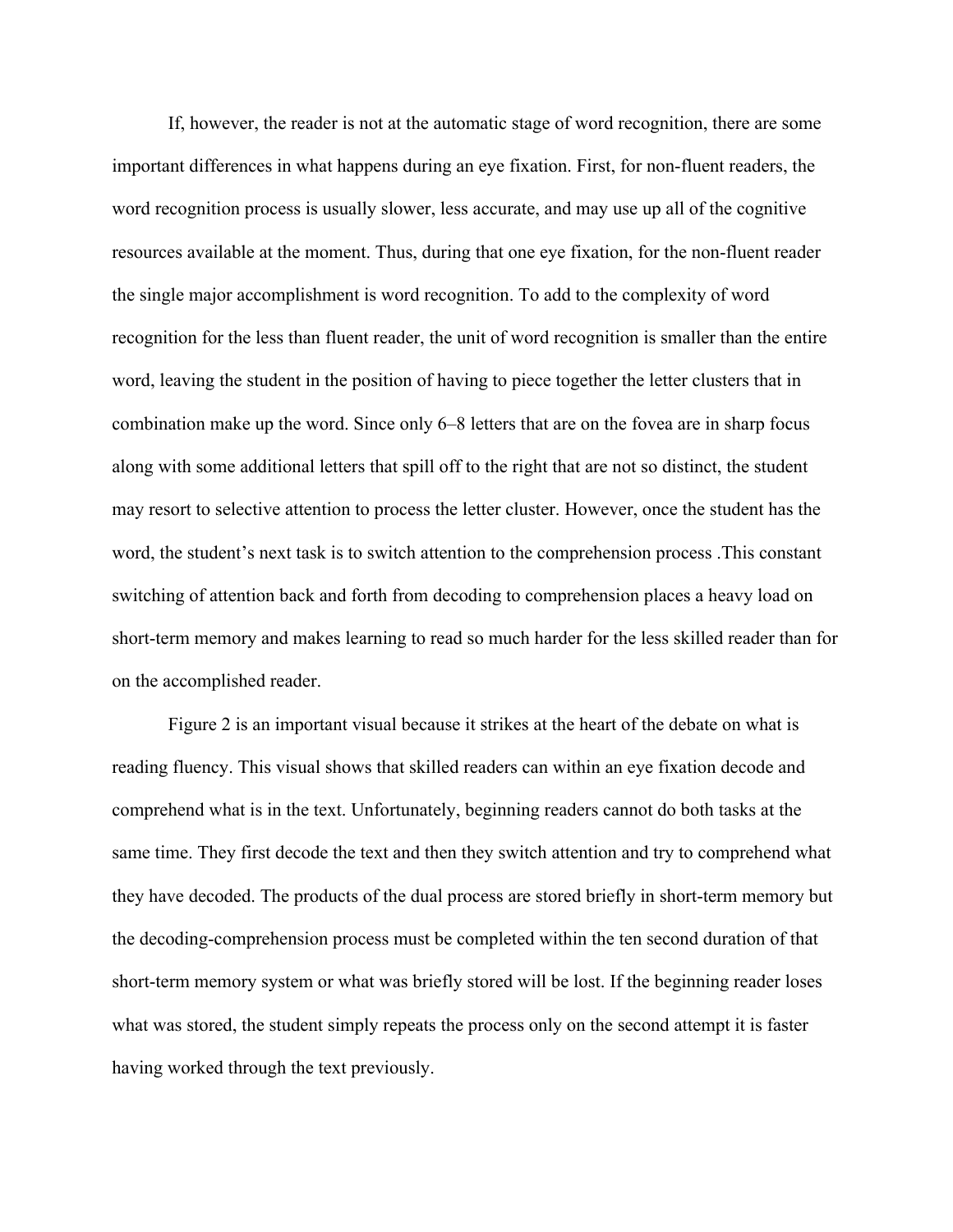There is supporting evidence from another source showing that for the non-fluent reader, the size of the unit used in word recognition is smaller than the entire word while for the fluent reader the unit used is the word. Taylor (1971) had students from grade one to twelfth grade read one hundred word passages silently for meaning. While the students read, eye cameras recorded the number of eye fixations for the passage. First graders had 224 eye fixations which meant that with each fixation they processed only 0.45 words. The twelfth graders, on the other hand, needed only 96 fixations. Thus, each fixation for the fluent readers encompassed more than a single word.

#### **Instructional implications**

One way to define reading fluency is to state that the fluent reader can decode and comprehend during the time span of a single eye fixation. In order for the cognitive resources of the student to be able to do the two tasks during the eye fixation, the decoding task must be automatic. This automaticity of decoding comes about only after a long period of reading practice. Therefore, the student must be motivated to be a reader. Again, read more, read better holds true.

By now it should be abundantly clear that eye movements are essential to overcome the problems created by the fact that the cone cells that can see letters and words clearly are located in only a tiny portion of the retina. To see all the words on the page clearly, the eye must dart about the page in a systematic fashion. Different kinds cells on the retina have different functions. The rod cells are sensitive to word shape and word length. Word length is determined by the white space surrounding each word. In the history of writing, words as we know them today did not exist. It was not until Medieval times that spaces were used to demark words. The space information is used by the eye to plan how far to move the eye with each movement. Thus, with regard to how eye physiology influences reading instruction, it is essential that students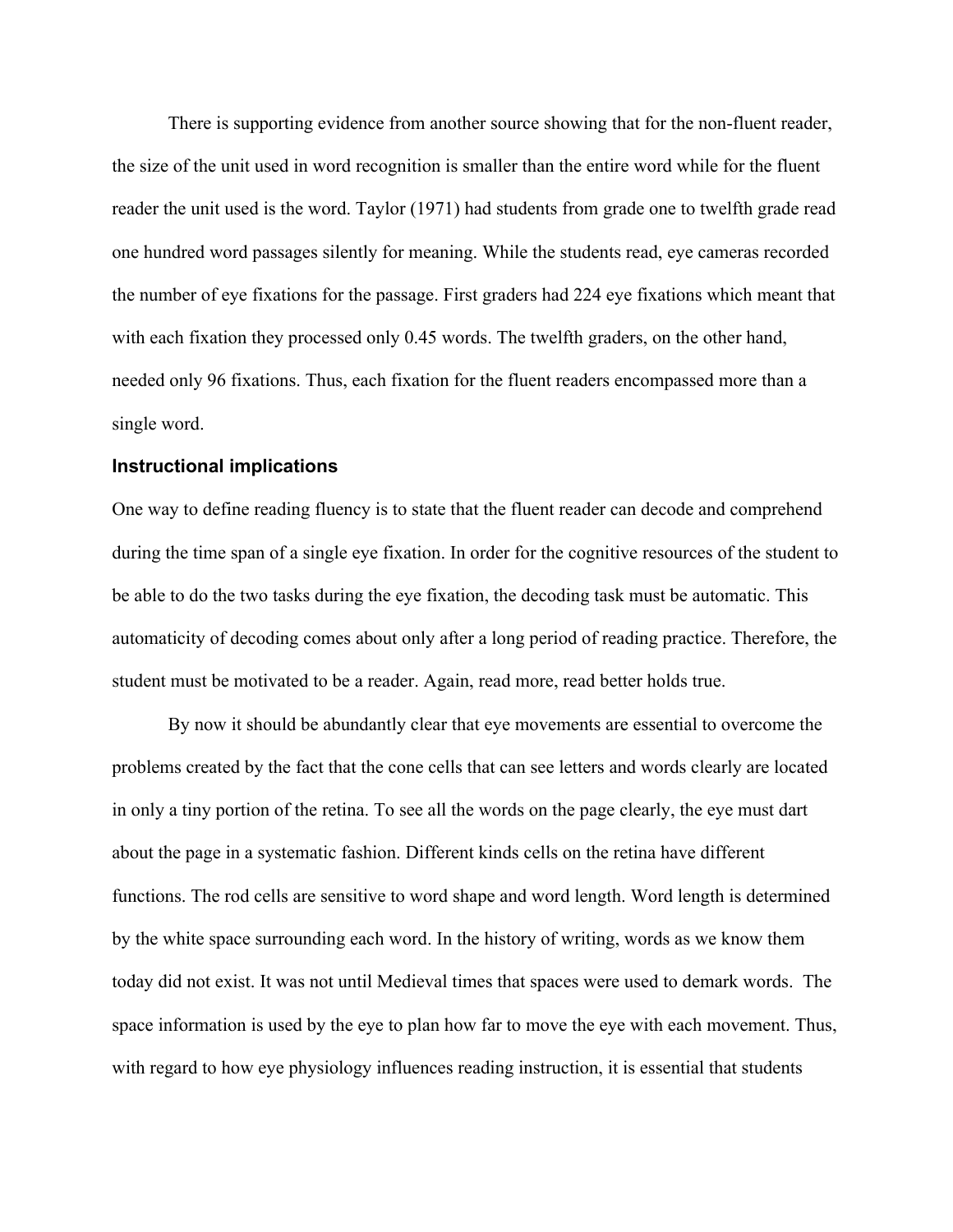know that so far as planning the trajectory of how far the eye should move for a saccade, that a word is defined simply as a letter or group of letters surrounded by space.

Eye fixations in reading are critical because it is during the fixation pause that the eye takes in information from the printed page and begins to process it for meaning. The duration of the typical fixation pause is about 300 msecs [about ⅓ of a second] but pauses can be as short as 100 msec. or as long as 500 msec. [ ½ second]. It is assumed that during these longer fixation pauses that considerable cognitive processing is going on such as attempting to grasp the meaning of a sentence or integrating information across several sentences. While the term "fixation pause" implies that the eye is motionless this is not actually the case. There is a slight eye tremor the purpose of which is to activate the neurons in the retina so they will continue firing (Gilbert, 1959). Even taking into account the rather brief amount of time it takes to make a forward saccade, in which the eye moves from one fixation pause to the next one, in the space of a single second the eye can make approximately three fixations. The typical person when viewing a scene or a page of printed material seems to be unaware that the information being processed by the brain has been coming in at a rate of three bursts a second and each information burst must be processed rapidly because the visual image coming with each burst survives for less than a second and then it is lost. If, however, the processing is too slow and the visual image disappears from the retina, all is not lost because the reader can re-fixate the original image once again. This tendency to refixate an image that is lost, has led to new scientific terminology. The term "eye fixation pause" represents the time spent on a single fixation, whereas the term "gaze duration" suggests the total amount of time the reader spends on a word across several eye fixations.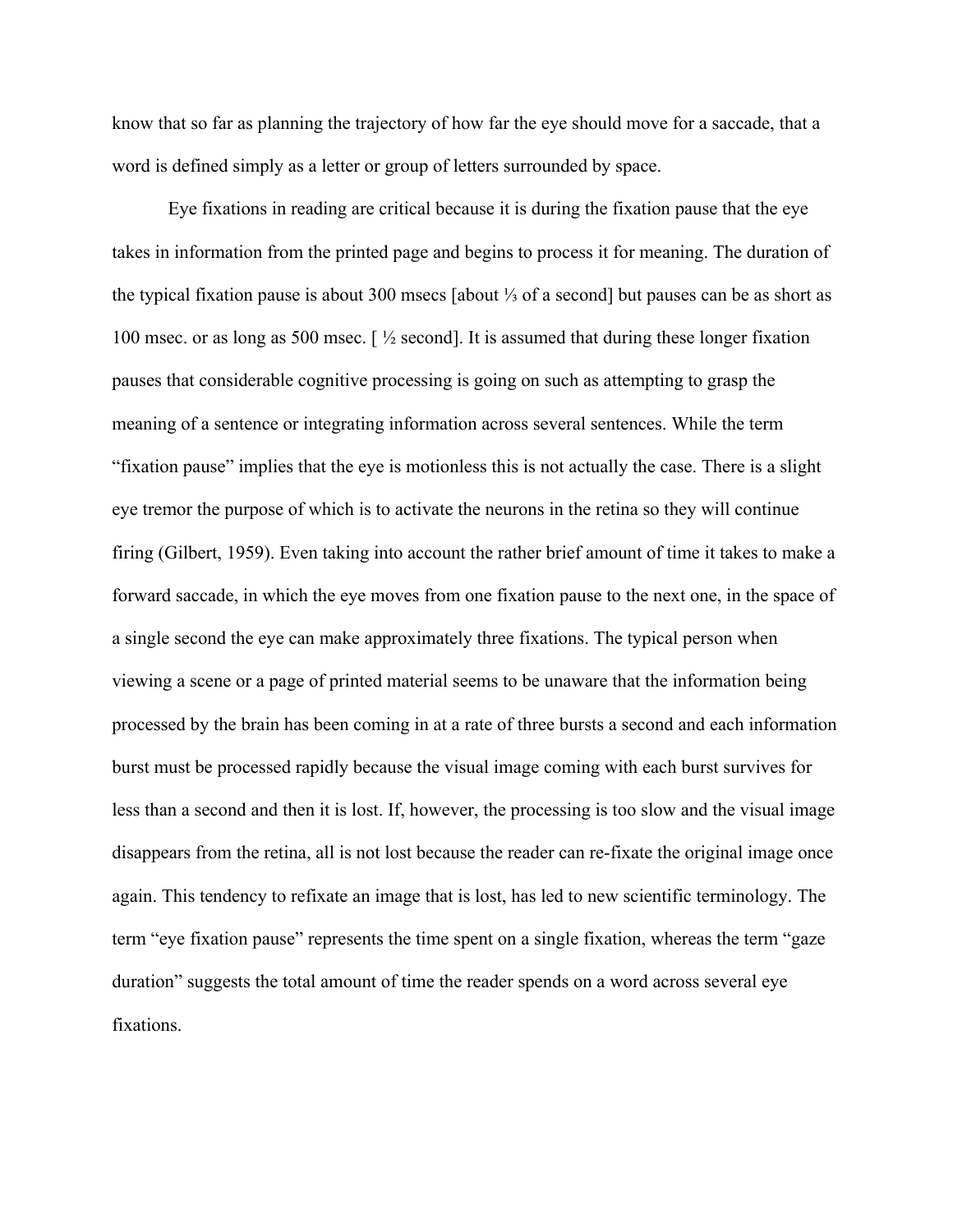Because of the rapid loss of the visual image from a fixated word, or word part, what the reader must do is transform the visual image into its sound representation. For example, when the reader encounters the printed word" c-a-t," it is transformed into its phonological form  $/c$  a t/ and then placed in short-term memory. The advantage gained by transferring visual into phonological information and placing the phonological information in short-term memory is that the shelf life of the acoustical information in short-term memory is about ten seconds, which is considerably longer than the duration of visual information which is about one second (Peterson and Peterson, 1959). For the acoustical information that is in short-term memory, ten seconds is usually sufficient time in most cases for skilled readers to complete tasks such as decoding the text, integrating sentence meaning, and finally, moving the information that was temporarily stored in short-term memory into long-term-semantic memory. This need to transform the visual form of words into their phonological representations has led linguists such as Charles Fries (1962) to define reading as a mapping problem where the reader must learn to map the printed word on to it's oral-phonological-auditory representation. According to Fries, once the visual word is transferred into its spoken representation, understanding text is akin to listening to speech in one's head.

Since eye physiology is such that the eye takes in different kinds of information from three different areas - foveal, parafoveal, or peripheral—the total span of information is rather large. Beginning readers had a span of apprehension that was 12 letters to the right and skilled readers had a span of 15 spaces, but one should not assume that words could be recognized that far out, but word length and shape information is obtained (Ikeda & Saida, 1978; Rayner, 1986). Foveal information enables one to identify words, while the parafoveal area provides information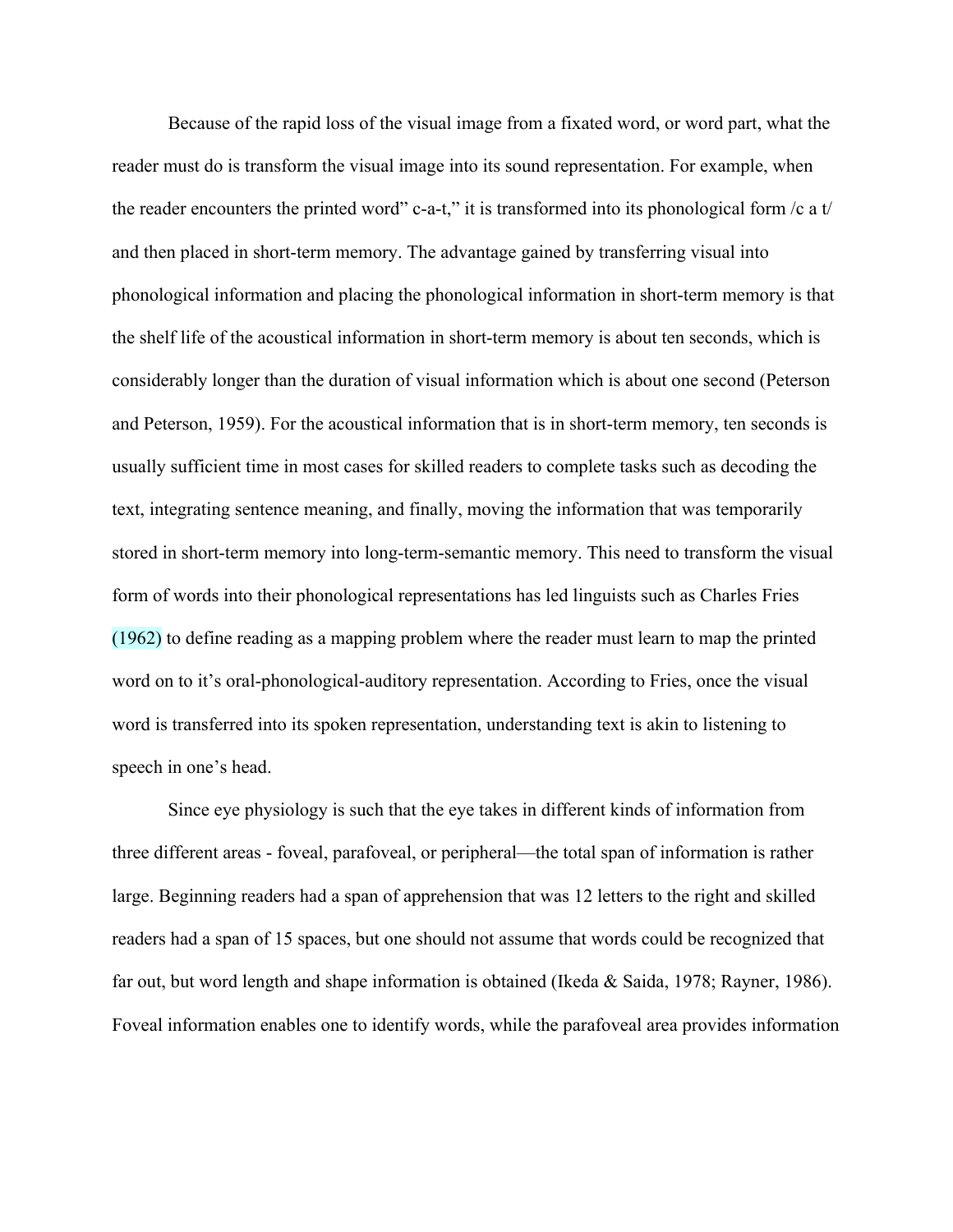of shape and length (Rayner, Well, & Pollatsek, 1986). McConkie and Rayner (1976) have shown that as skill increases the span of recognition increases but not beyond one or two words.

To the person reading a text or viewing a scene outdoors the entire operation appears to be seamless, and it is the seamless nature of the operation that led to the mistaken belief before Javal's time that the eye continuously took in information as it swept across a page of print. In terms of transfer of training, it seems as if several of the eye motion mechanisms used in viewing a scene out of doors are also used in reading a text. For example, regardless of whether one is viewing a scene out-doors or reading a text, virtually no information is taken in during the saccade while the eye is in motion and it is only during the fixation pause that the brain gathers in information for processing. The number of fixation pauses per second for viewing a scene out of doors is about the same as for reading a text (Taylor and Robinson, 1963), and comes to about three fixations per second. Since beginning readers may not be able to recognize a word, or parts of a word that they are focusing on with a single fixation, they may have to refixate the target word more than once to recognize it. With each eye fixation when reading, the number of letters that fall on the fovea that can be seen clearly comes to about 4–5 letters (Feinberg, 1949) a number that easily encompasses the number of letters in a high frequency word. If the reader is skilled and the unit of word recognition is the word, in the space of one second a good reader should be able to process three words per second and in one minute the reader should be able to read at a rate of about 180 words a minute with comprehension, which is a little on the shy side of the figure that Germane and Germane (1922) reported as the silent reading rate for eighth grade good readers.

An important question that eye movement researchers have addressed is does the eye fixate on each word in a text or does the eye skip certain words. It appears that the eye will skip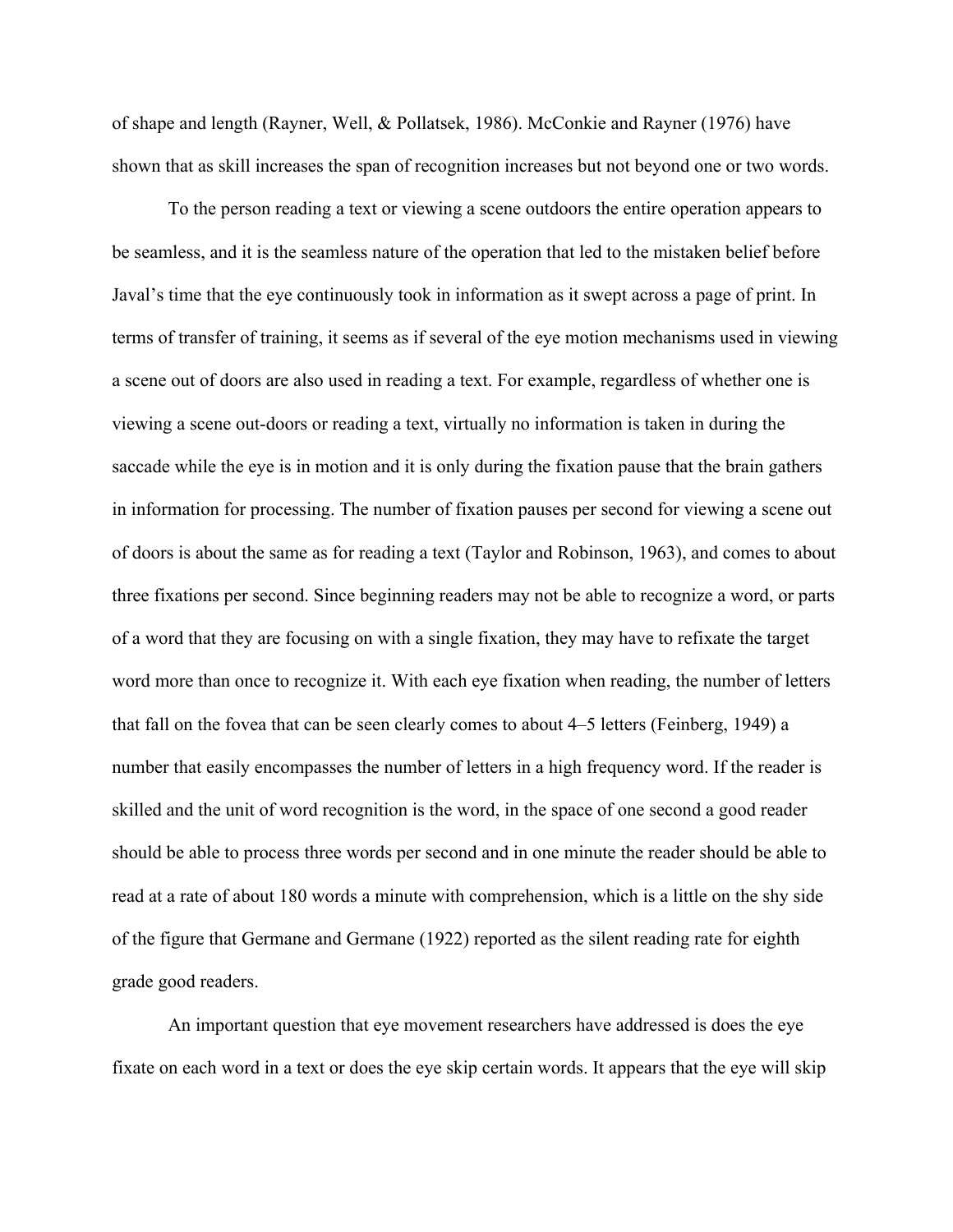certain words and the words that tend to be skipped are determined, in part, byword length. Short words such as "the," "a," and "of" for example tend to be skipped most often because they are not critical to understanding (Brysbaert & Vitu, 1998). Short words, high frequency words, and words that can be predicted from context may be skipped (Paulson and Goodman, 1999).

Gilbert (1959) noted that oral reading is slower than silent reading. This simple fact poses a problem in many classrooms where "round robin" reading is practiced. With the round robin reading system, one student reads orally from a text while the others follow along reading silently from the same text. However, when a poor reader reads orally, with typical slow reading rate and lack of expression, it forces the better readers who are reading silently into twice as many eye fixations and regressions. Gilbert's concern was that this common round robin reading practice was training poor ocular -motor habits in students. Gilbert cautioned teachers that this common practice should be discontinued, leaving teachers between a rock and a hard place. Of course, teachers had no desire to train poor eye movement habits in students, but having students read orally was how teachers did progress monitoring. If one follows Gilbert's admonition and discontinues using round robin reading, how can a teacher do progress monitoring without training poor eye movement habits in children? Deno's (1986) brilliant solution to progress monitoring was to have student's read orally for one minute and to count the number of correct words read in that brief period of time. By keeping a running record on each student's reading rate over a period of time, teachers could determine if there was improvement over time as evidenced by consistent improvement in rate up to some asymptote. As good as Deno's method is, there is a problem, and the problem is that comprehension is not measured, only rate. Despite warnings that meaning should not be sacrificed for the sake of reading rate, some teachers continue this practice. Because of the problems associated with just using reading rate as the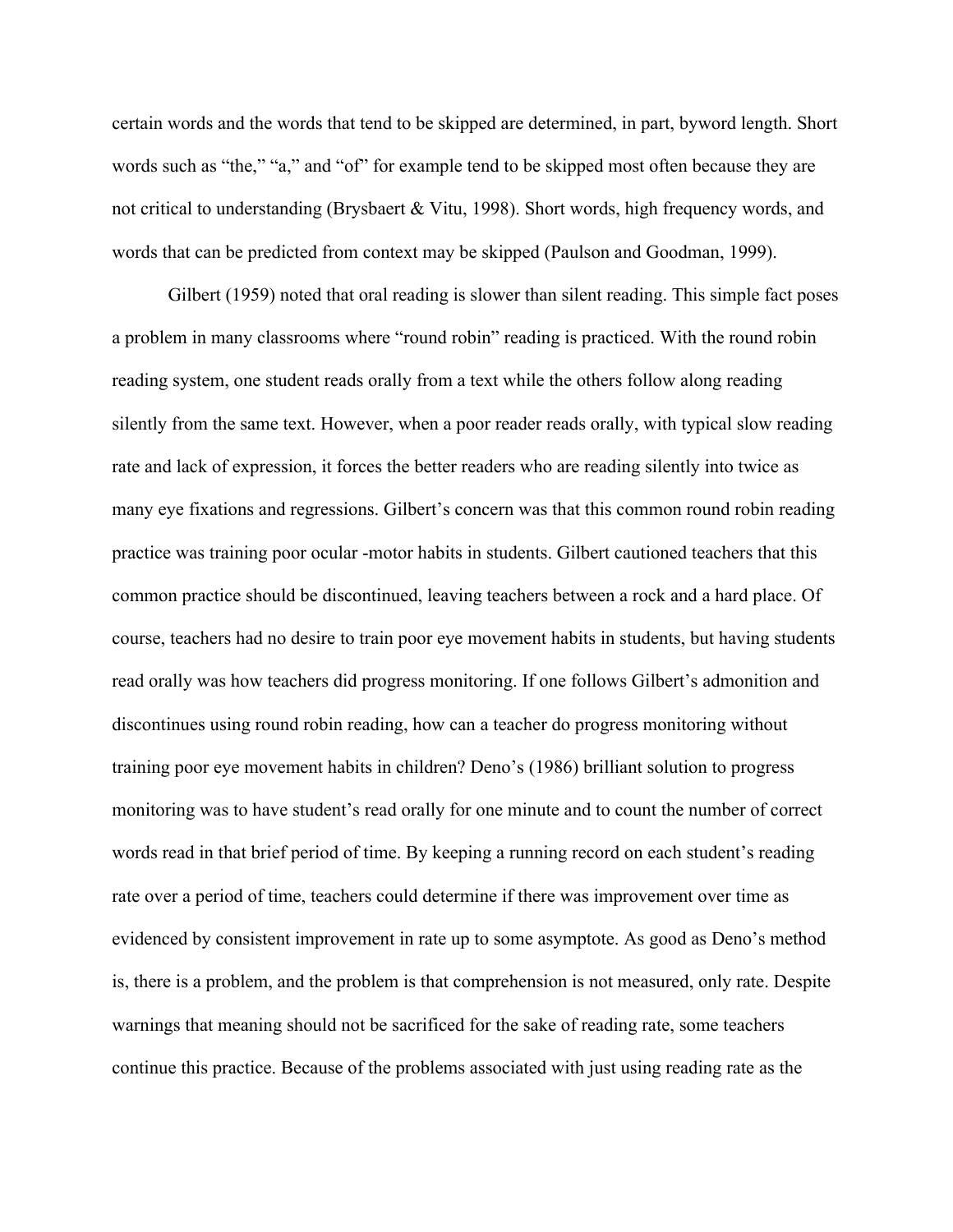yardstick used to measure progress, the time has come for researchers to develop a testing method will focus attention on comprehension as well as reading speed.

During an eye fixation, exactly what part of the word the eye is focused on is important if the reader wants to infer the word using only partial information. Different parts of a word vary in the amount of information they provide the reader. Broerse and Zwaan (1966) found, for example not all parts of a word are equally informative for purposes of word recognition. If a word is separated into its beginning, middle, and end, they found that it is the beginning part that carries the most information for purposes of word recognition. For example, if the reader has already identified the following context "Father was cutting the green ..." and the letter string on the fovea for the next eye fixation contains the following " $gr_{\_}$ " it is an easy task to infer that the next word is "grass." Paulson and Goodman (1999) believe that under certain conditions the reader may skip words in a text and if context is strong enough may use partial information to infer the word. However, as Taylor (1971) states, "Though the average span for a given reader is calculated to be a fraction of a word or one or two words …it is not probable that a reader attempts to apprehend words in fractional parts." However, as Paulson and Goodman (1999) report, there are times when words are inferred and recognized through their parts. In planning an eye movement, the preferred location for a fixation is half way between the beginning and middle of a word (McKonkie, Kerr, Reddex, and Zola, 1988) because given the span of apprehension, and the typical length of common words, the highly informative beginning of a word would be on the fovea.

An important question about the role of eye fixations in reading is how much information is taken in and processed with each fixation pause. The answer is that the eye provides the brain with information from three areas, the foveal area, the parafoveal region and the peripheral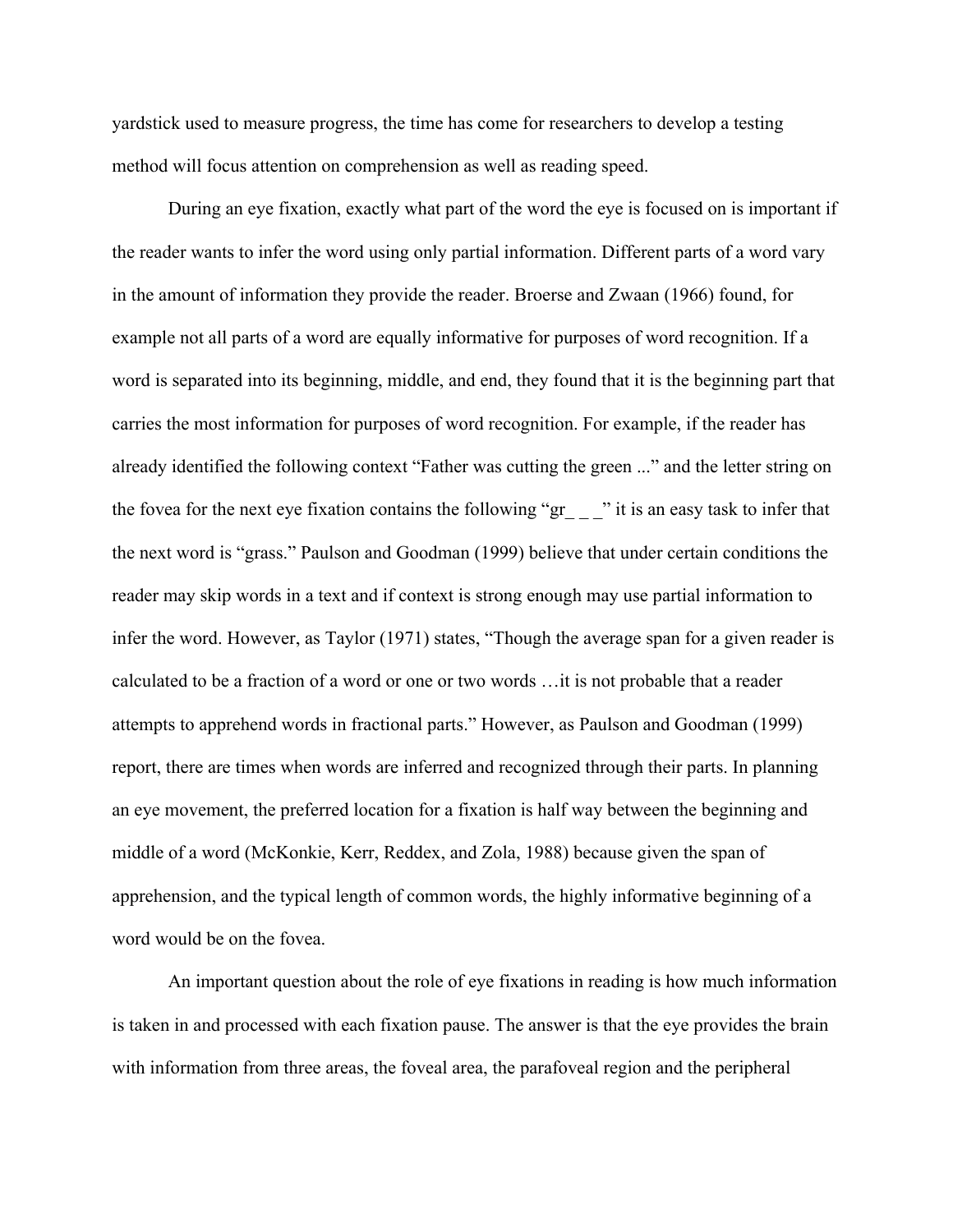region. While all three regions are important, it is the fovea information that is most important because it is here that the letters that fall across the fovea are in sharp focus. The foveal area extends two degrees of visual angle for a maximum of 8 letter space asymmetrically distributed about the point of focus with fewer letters in focus to the left of fixation and more to the right (McConkie & Rayner, 1976), but, as Feinberg (1949) has noted, beyond 4–5 letter spaces from the fixation point, there is a sharp drop-off of clarity. However, for skilled readers the amount of information that is available in a single eye fixation is usually sufficient to permit rapid identification of the word.

Although the parafoveal and peripheral regions do not provide sharp detailed information, nevertheless they provide important information in a number of ways. There is word length information [for example, short words may be skipped]. Word length information is provided by the white space boundaries that skilled readers use in the decoding process. There is also word shape information. Words printed in lower case have a characteristic shape or skyline that aids word recognition In addition, the white space surrounding words is used in planning the trajectory for the next saccade. The division of printed words by spaces is a relatively recent invention that turns out to be a most useful cue to readers. Gaur (1992) writes "The division of words and sentences that we take so much for granted developed only gradually. The majority of ancient scripts …did not divide words and sentences." The reason was that the scribes who wrote the texts were so well versed they did not need any aids as to word boundaries. It was not until about the year 1,200 that monks in preparing medieval manuscripts began to include spaces so that readers who were less skilled could determine where the word boundaries were, and it is this very word boundary information that is used today when the brain plans the next saccade. If the saccadic movement is incorrect and the eye overshoots the target, the flow of meaningful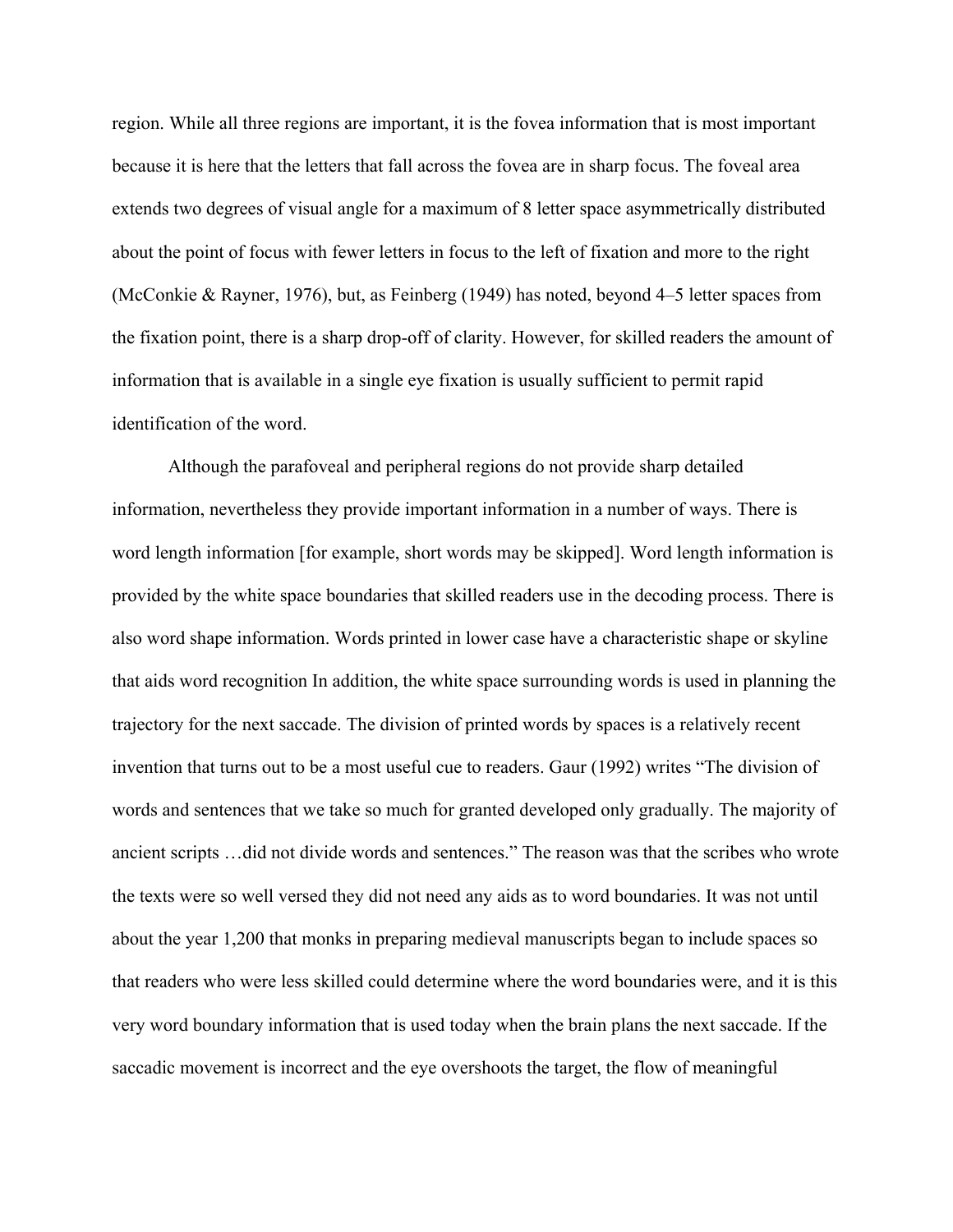information can be interrupted and the reader may have to self-correct by means of regressive eye movements. To illustrate how difficult reading becomes when word shape and length information are eliminated, try reading the following sentence:

# ONLYRECENTLYHAVEEYEMOVEMENTSANDEYEFIXATIONSBEENRECOGNIZEDFO R WHATTHEYREALLYARETHEYAREUSEDINTHEWORDRECOGNITIONPROCESS

Just as the duration of eye fixations vary as a function of reader skill, with skilled readers requiring less time per fixation, so too does the number of eye fixations reflect reader skill. From Taylor's (1971) research we learned that to read a 100 word text, first graders needed 224 eye fixations and twelfth graders needing only 94 fixations. There are yet other factors that should influence eye fixations. For example, how do the goals of the reader influence eye movements? At times the goals may be to study a text carefully to pass an exam, and at other times the reader only desires a casual surface level overview of a text. Surely, we might wonder how will these differences in goals for reading influence visual factors such as duration of eye fixations, span of apprehension, the distribution of attention over the text, the length of a saccade, and regressions?

# **Regressions and Rereading**

To advance through an English text from beginning to end, the direction of eye fixation motion advances from the left to the right. However, there are eye fixations when reading English texts that move in the opposite direction, and go from the right to the left. Fixations following right-toleft eye movements, excluding return sweeps from one line of print to the next, may be considered regressions. Some scholars differentiate between regressions and rereading (Taylor, 1971). Taylor believes that some unnecessary regressions that serve no purpose may reflect poor habits formed during the learning-to-read stage, and these inefficient habits may persist for long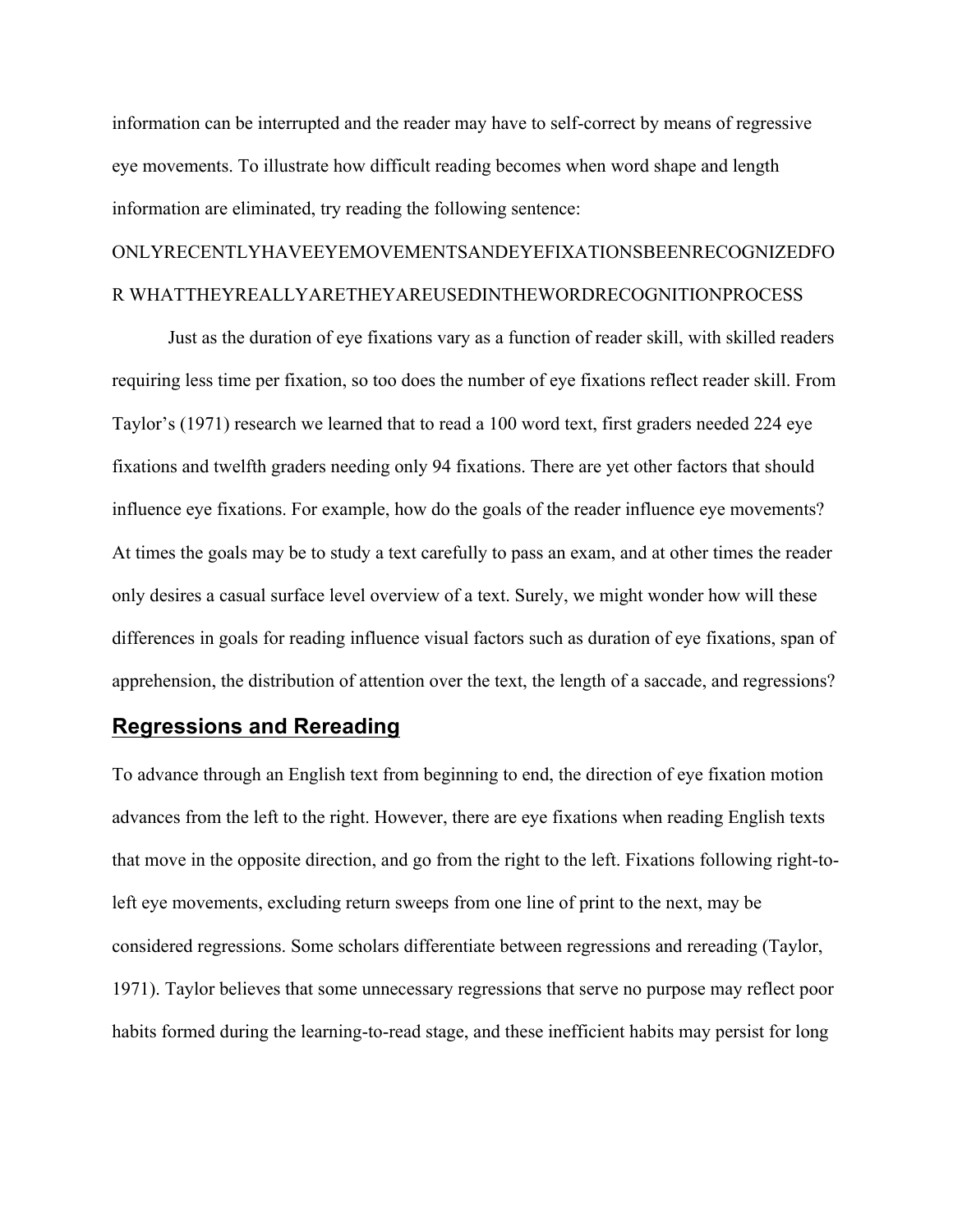periods of time. Other regressions, however, may be purposeful and indicate that the reader has encountered an unanticipated word and is going back to do a comprehension check.

Regression may occur for any number of reasons. For example, in the earliest stages of learning to read, the student must learn how to adjust the accuracy of each eye movement, and at times the trajectory of the forward eye fixation is faulty, requiring a regression to overcome the error. Regressions may also simply reflect poor reading habits that were formed during "round robin" reading when better readers try to follow the oral reading of a less good student. Large numbers of regressions may also reflect the decoding problems of readers who need to return to previous portions of a text to ensure the accuracy of what they have decoded. Or, in the case of skilled readers reading a difficult text, the regressions may reflect what good readers do when they attempt to ensure that they understand the passage they are reading. They return to a previously read portion of the text to do a comprehension check.

Taylor's (1971) research uncovered sizeable differences in the number of regressive eye fixations made as a function of reading skill. In grade one, for example, Taylor found that for every one hundred words read, the student made 52 regressions while the twelfth grade students had only 17 regressive eye movements. How does one account for this large difference in backward eye movements between the unskilled and the skilled readers? The research literature on eye movements suggests two possible reasons for regressions such as poor habits that are acquired in the early grades and are then overcome to some extent with increased skill in the later grades. The second reason for regressions acknowledges the need for comprehension checks which may require regressions. Still another reason to regress may occur when the eye misses its mark during a saccade and the reader tries to adjust by a regressive eye correction. In addition to these reasons for a regression, we are suggesting another possibility. When beginning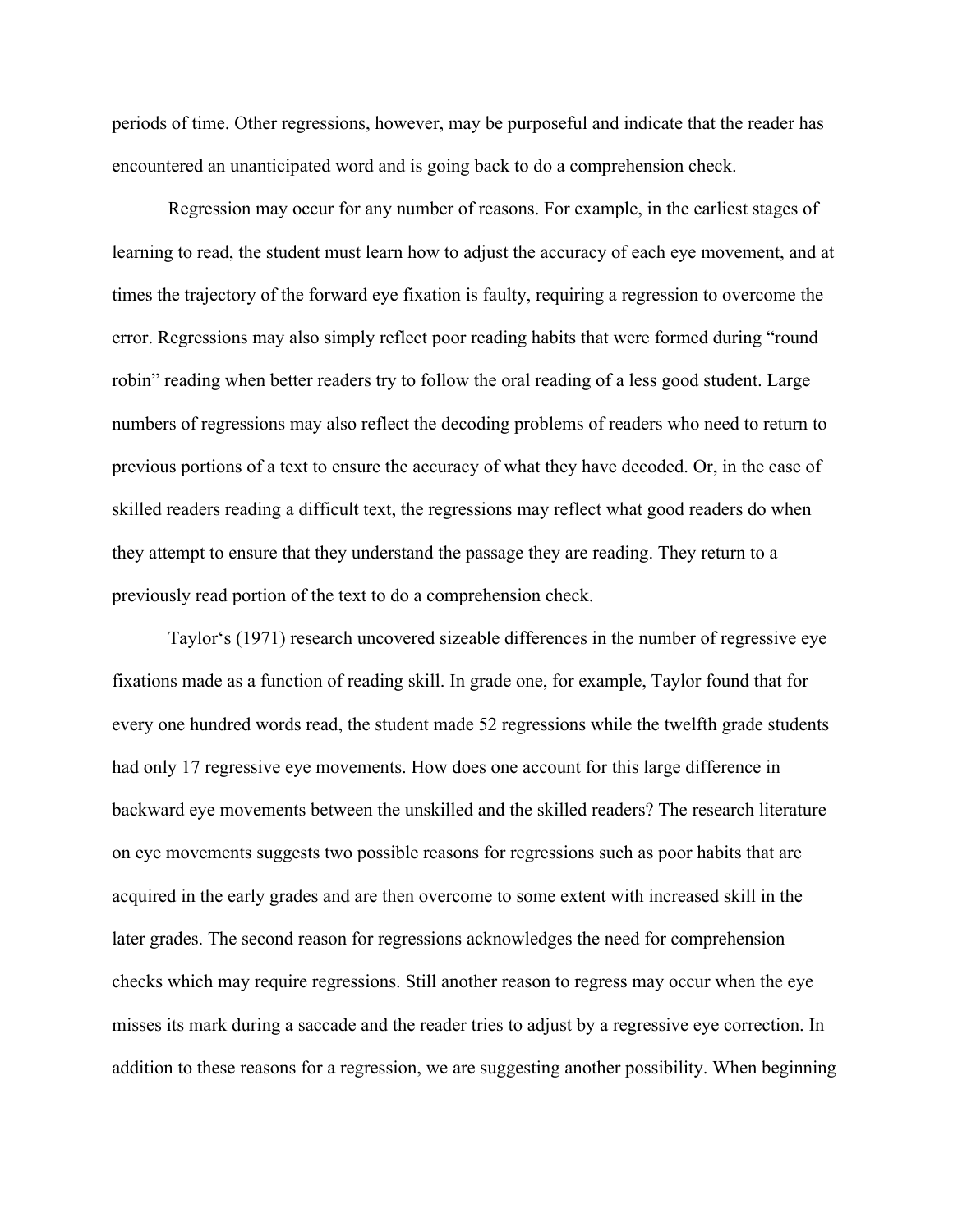readers attempt to construct meaning from the text, they engages in a two-step process; first they decode the words and then they attempt to get their meanings. During this two-step process, the decoded words or word parts are moved to short-term memory where they are held for ten seconds before they are lost. Once lost, the reader must start the process over again. Speed is of the essence in this process. We have all noticed during oral reading how beginning readers will laboriously work their way through a sentence, stop, and then regress back to an earlier section of text and start over again. What has happened is the student took too long, got timed out, and what was temporarily stored in short-term memory was lost Therefore, the student had to regress and start over.

By the time students reach college, the number of eye regressions is only 17% per 100 words read, but for first graders it is 52%. Not only do less skilled readers make more backward regressive eye movements but the duration of each eye fixation is longer, which accounts in part for the slower reading speeds of the less skilled readers. Text difficulty also influences eye movements in several ways. Increases in text difficulty are usually accompanied by increases in the duration of the fixation pause, the low frequency unfamiliar words in the text are fixated longer, the distance the eye moves with each saccade decreases, and more regressions occur as more comprehension checks are needed.

#### **Forward saccades**

When reading English, forward saccades are characterized by eye movement jumps that move from left to right. During an eye movement, vision is suppressed because the movement is so fast that the brain cannot process the information. The amount of time required to move the eye from fixation to fixation requires only 1/20th of a second. The distance the eye moves in each forward saccade ranges between 1 and 20 letters spaces with the average being 4–5 characters, or the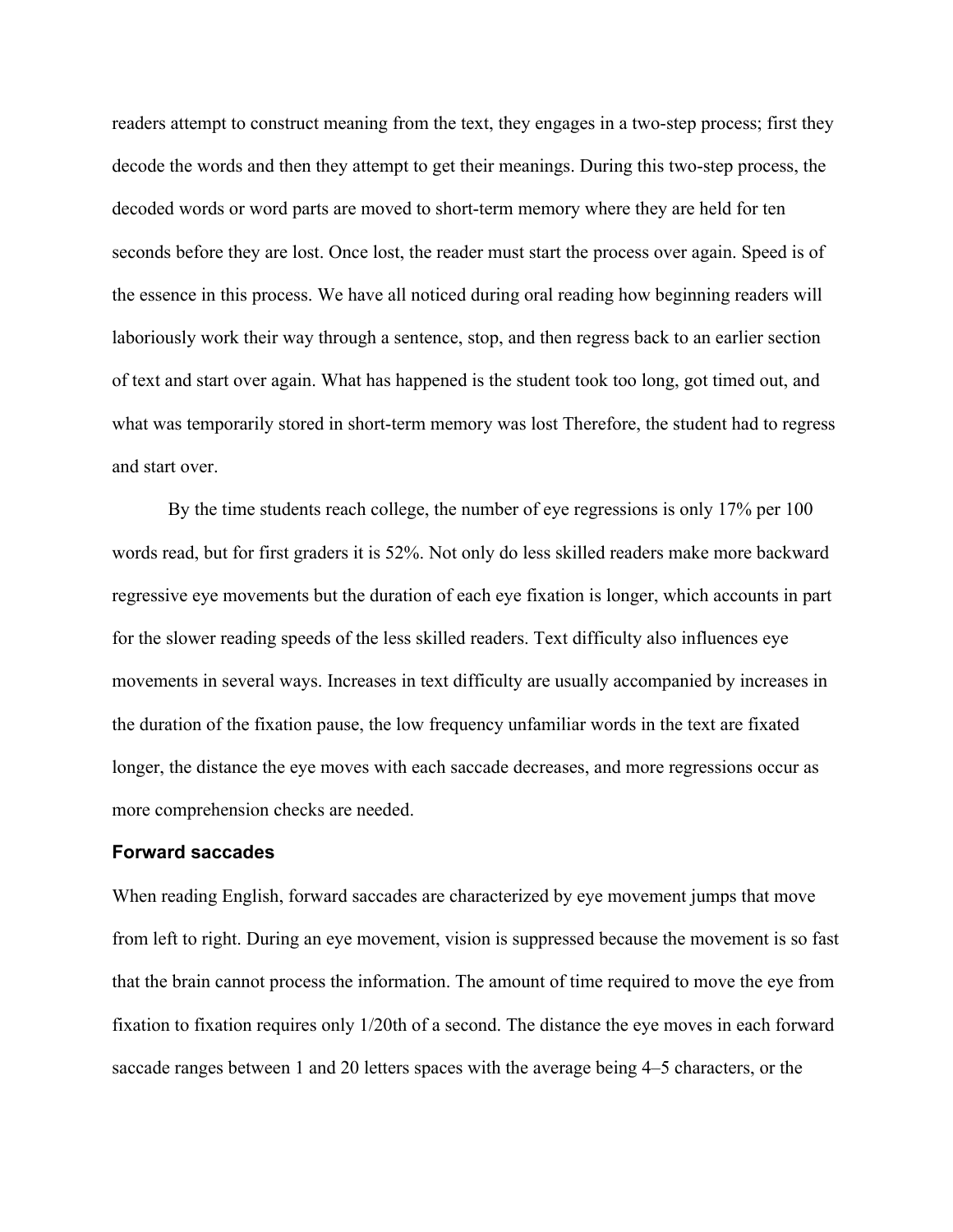length of a shorter word. It would appear, then, that for skilled readers, for whom the unit of word recognition is the word, the eye jumps from word to word. For skilled readers, what controls the distance the eye jumps with each saccade are the rod cells that are sensitive to the white spaces that mark word boundaries. Ideally, the saccade would place the image of the word so that the letters are spread across the fovea of the eye where letters are in sharpest focus. As we move away from the focal point, clarity of the letters decreases and in less than ten letter spaces out from the point of fixation, visual acuity has dropped by 45%, and ease of word recognition becomes more of a problem (Feinberg, 1949; Legge, et. al,2007). Consequently, as Rayner (1983) states, the planning of how far to move the eye with a forward saccade is critically important.

It is by means of the forward eye movements that the reader is able to advance through a text from its beginning to its end, but as important as the forward eye movements are, they exact a heavy price. And the price is that they slow down reading speed and impair comprehension. It has been shown, for example, when readers look at a point on a computer screen and all the words from a text are presented one at a time to that point, that very high rates of reading accompanied by modest comprehension can be obtained, with rates that range somewhere between 700 to 1000 words per minute. This procedure, however, that requires no eye movements embodies a serious problem. It prevents the reader from making regressions that are essential for comprehension checks (Rayner & Pollatsek, 1989). Rayner and Pollatsek (1989, p. 178) make an important point that advances our understanding of reading fluency. They state that each forward eye movement ends with an eye fixation. During the eye fixation one of the primary goals is to decode the words that are on the fovea of the retina. But they also raise the possibility that during that single eye fixation, more is taking place than only decoding. They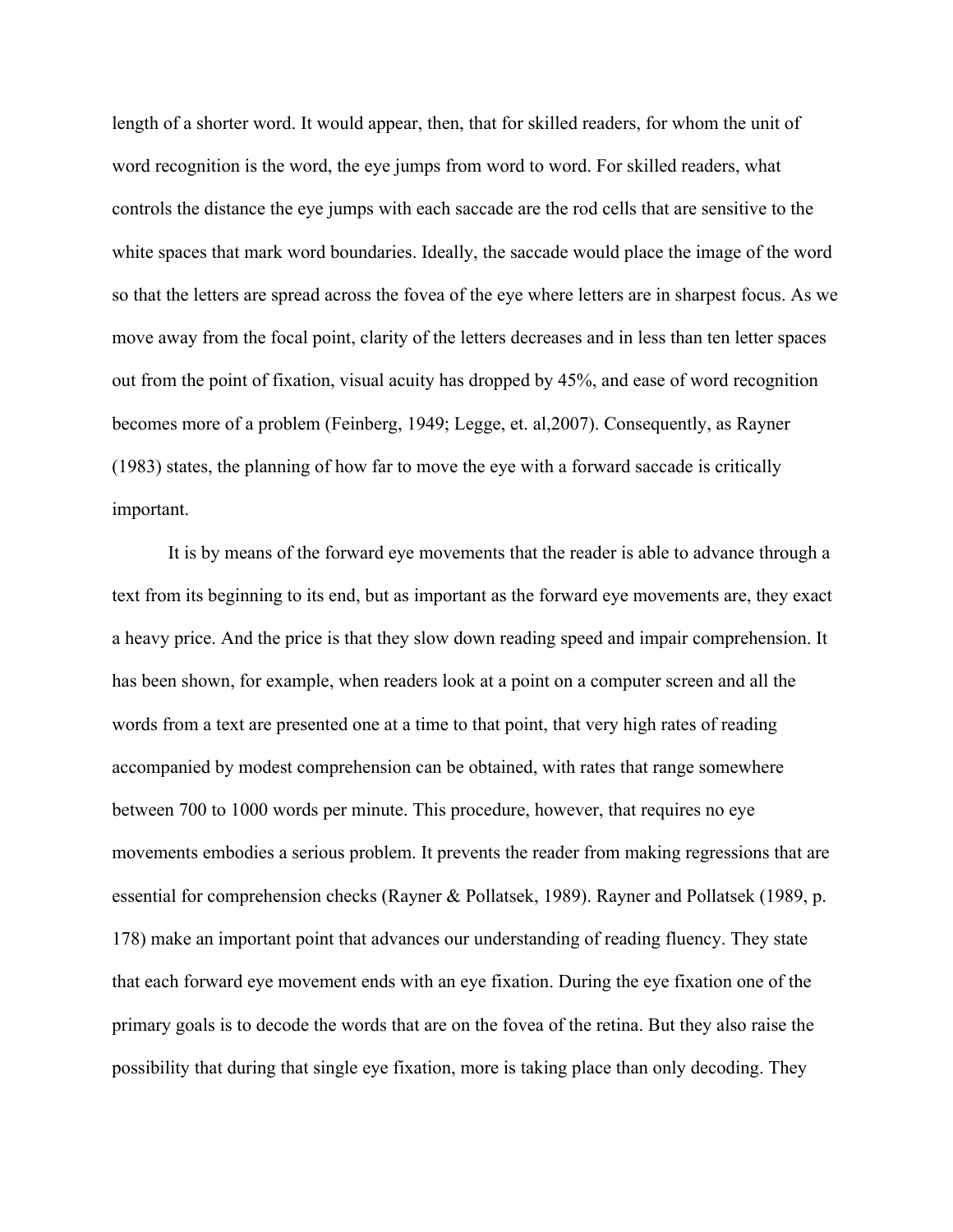raise the possibility that parallel process is taking place such that in addition to word recognition during the eye fixation pause, the reader is also processing meaning. Non fluent readers cannot decode and process meaning at the same time because a significant amount of their cognitive resources are used simply to get the decoding task done (LaBerge & Samuels, 1974).

In summary of this section on eye movements, by means of several kinds of eye movements - forward saccades, regressions, and fixations - readers are able to overcome the limitations presented by the fact that in any given instant the eye can only see with clarity about one short word-or 8 letter spaces - at a time. In the next section we will examine some of the problems that readers experience with eye motions.

# **Indicators of Eye Problems in Reading**

We take the position that oculomotor deficiencies can contribute to reading problems for inexperienced as well as for more experienced readers. Certainly, lack of visual acuity for distance viewing can be picked up through Snellen Eye Charts and corrected through properly fitted glasses but the charts are not useful for detecting problems in close-up viewing as is required in reading. One of the more persistent sources of difficulty in reading is the tracking problem in which readers have difficulty maintaining the focus of the eye on a line of print that is being processed. Some readers with a tracking problem may actually skip entire lines. This problem is not limited to the beginning reader and many experienced readers also share this problem .While loss of place on a line can occur at any location, it is most commonly encountered at the end of a line when the line of print extends across an entire page. The longer the line the more difficult it is to keep one's place. In fact, the tendency to lose one's place due to long stretches of text across the page led many newspapers across the country in the 1950s to adopt the practice of using rather narrow columns of text on the newspaper page as a way to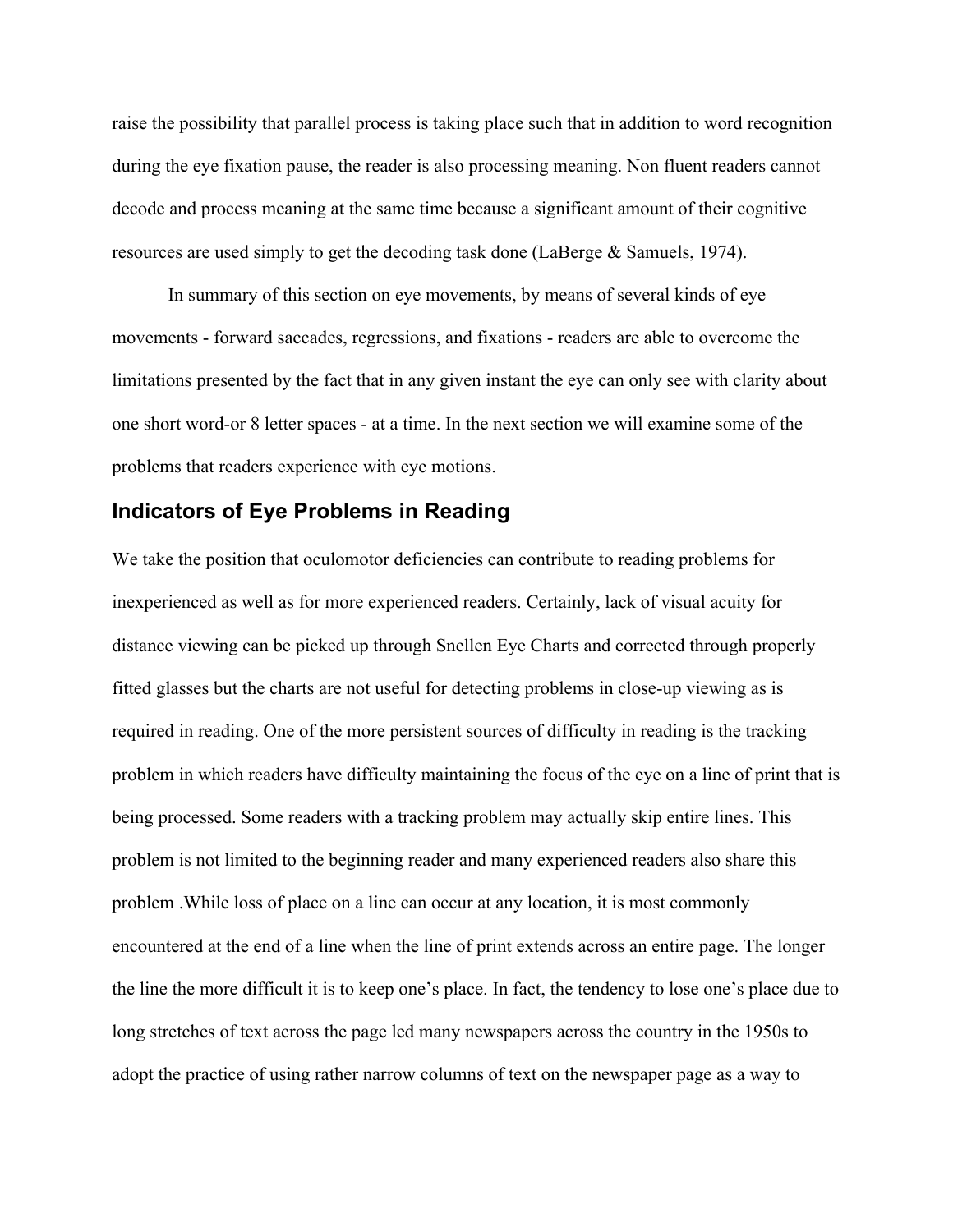reduce tracking problems (Tinker, 1958). A simple way to help beginning readers maintain proper focus on the line of print is to slide a  $3 \times 5$  index card under the line that is being read.

Binocular coordination is essential for efficiency in reading. However, with some individuals, each eye may not always fixate on the same letter during reading. Ideally, each eye should coordinate with the other and both eyes should work as a team. When both eyes are working properly we have binocular coordination. With some individuals, however, the eyes fail to coordinate and the reader must expend considerable effort at reading. Lack of coordination can become so disruptive that the individual closes one eye and reads only from the preferred eye. When there is a lack of binocular coordination, the effort it takes to read may become so great that the individual avoids reading whenever possible. Teachers should look for indicators of lack of binocular coordination. What the teacher should look for are children who seem to be reading from one eye or who avoid reading. Lack of binocular coordination may show up as double images of the words on the page and the visual disturbance leads to increases in the number of eye fixations combined with increases in the duration of the fixation pauses. An excessive number of eye fixations can only be identified with the use of eye motion devices such as the visograph. Adults who have faulty binocular coordination also report that when driving a car, they may see two cars, one to the left and one to the right, when in fact, there is only one automobile. Therefore, they have to figure out which of the car images is the real one and which is the fake one.

A somewhat related eye problem is known as convergence insufficiency. When reading, it is necessary for the eyes to turn inwards toward each other as well as to focus on the letters of the words being read. When the ability of the eyes to converge and focus properly is compromised, it is called convergence insufficiency. If this occurs, the student may report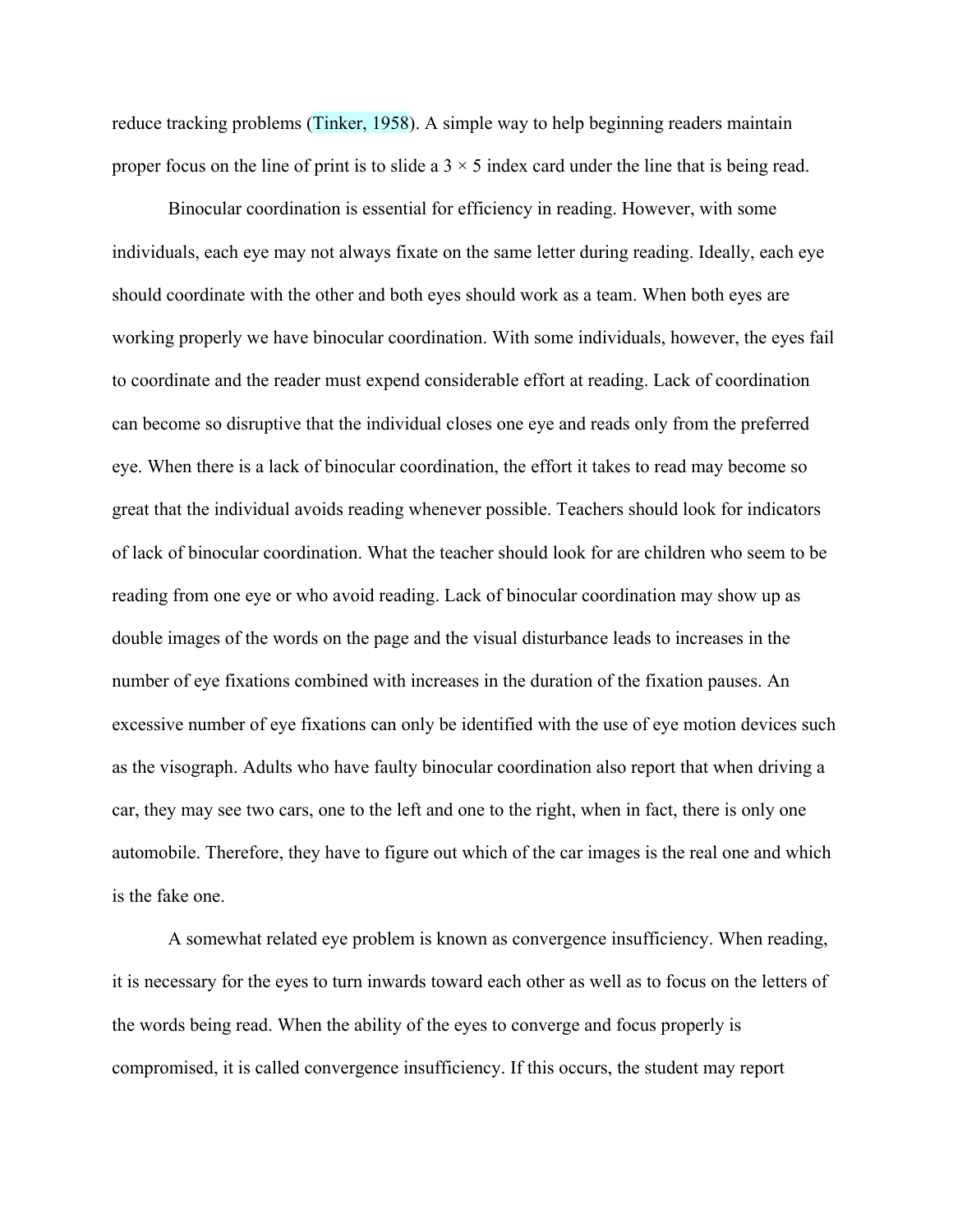blurred or double vision, headaches when trying to read, burning of the eyes and excessive tearing.

Before leaving this topic of visual problems that may impede reading progress, we want to identify indicators that educators can use to identify readers with possible underlying oculomotor problems that may require professional outside- of -school -intervention, especially if in addition to these symptoms listed below the individual is having difficulty with reading (Taylor & Solan, 1959)

- 1. Reports visual discomfort.
- 2. Willing to read only for short periods of time.
- 3. Eyes burn, fills with tears when reading.
- 4. Headaches when reading.
- 5. Frequently looses place on line.
- 6. Words seem blurred, fuzzy,
- 7. Difficulty concentrating when reading, desires to escape reading
- 8. Reports seeing double.
- 9. Uses finger to keep track on line.
- 10. Frequently omits words when reading orally
- 11. One eye drifts or points in a different direction than the other eye.
- 12. Squints or closes one eye or covers one eye with hand while reading

# **A Brief Summary**

Eye movements are characteristic components of all vision and are an essential component of the reading process. In fact, without eye movements reading could not take place. The physiology of the eye that makes eye movements essential to reading is that the cells of the eye that are sensitive to letter and word identification are located in only a tiny portion of the retina. Thus,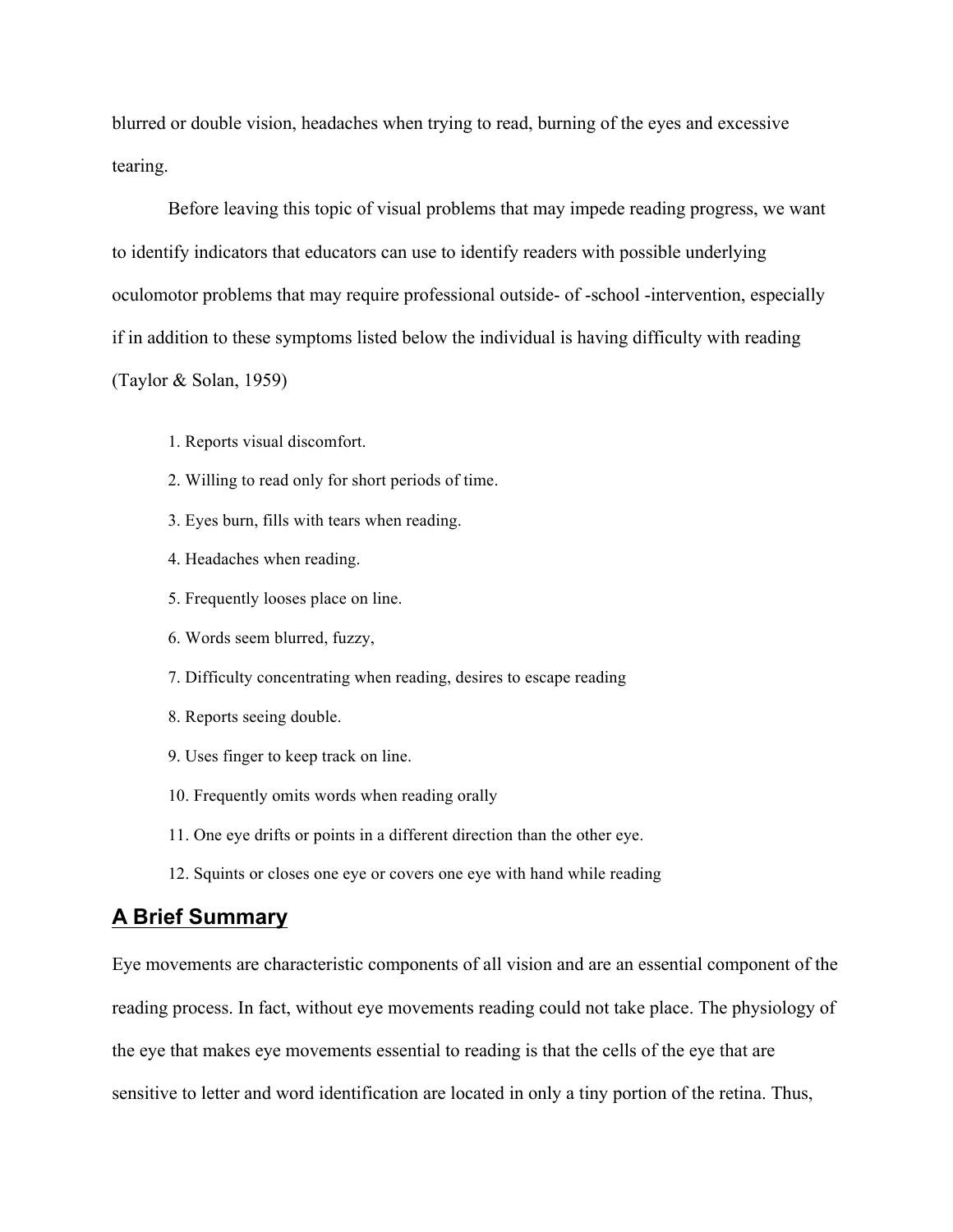the focus of the eye must be moved about to different parts of the page to bring all the words of interest into sharp focus. There are three kinds of oculomotor reading behaviors: eye fixations, forward movements and backward movements. The speed at which these movements occur is so fast that these movements may be easily overlooked. The visual units used in word recognition depend in large measure on the skill of the reader. The units and cues used in word recognition consist of individual letters, digraphs, whole words, word shape and word length. Some beginning reading problems may be linked to faulty eye movements and this article identifies many of the indicators of faulty eye movements. Like all aspects of skill development, practice is essential, and reading must be practiced to get good at it.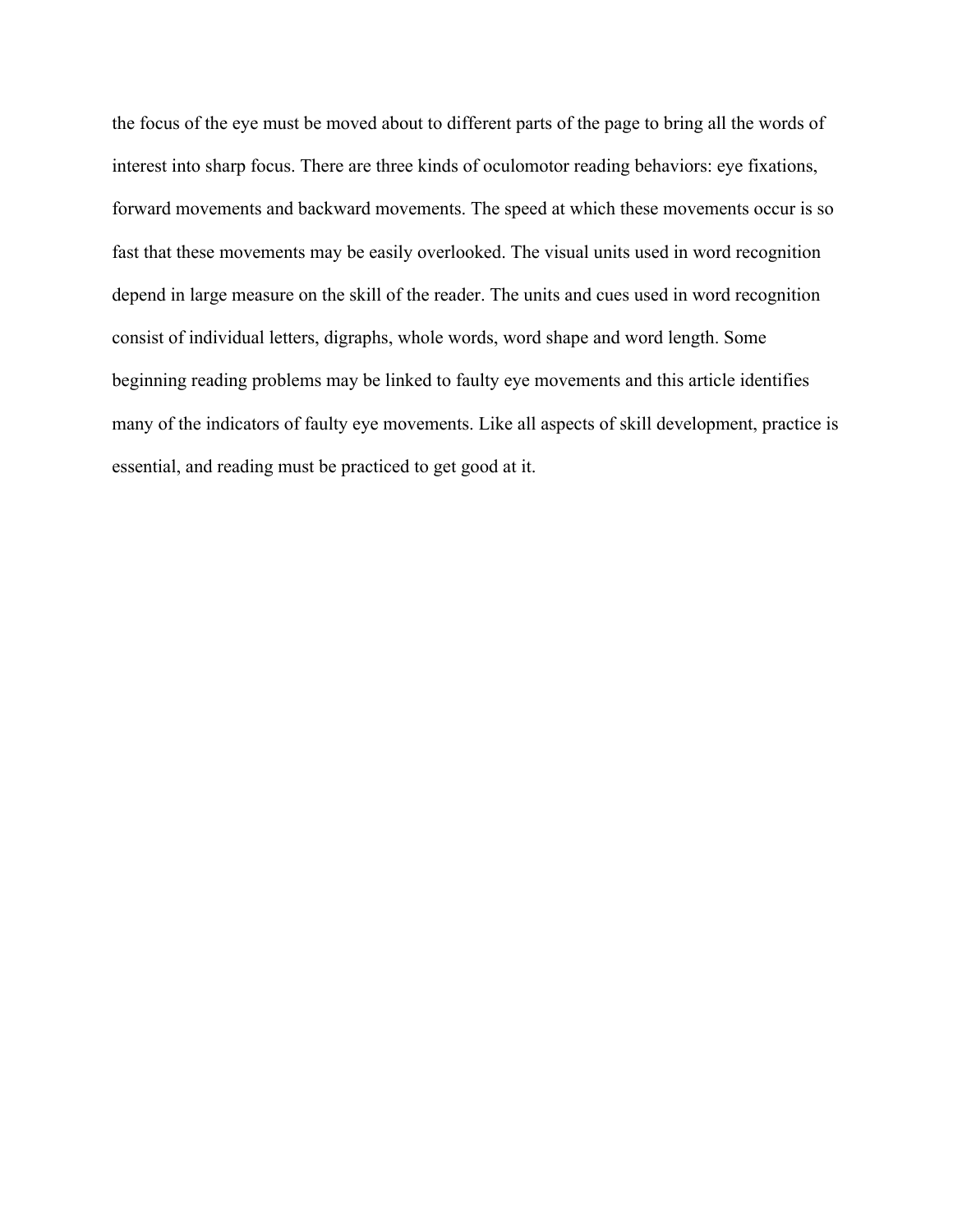#### **References**

- Abrams, R.A., & Zubel, B.L. (1972). Some temporal characteristics of information processing during reading. *Reading Research Quarterly*, *12*, 41–51.
- Broerse, C., & Zwaan, E.J. (1966). Informative value of initial letters in the identification of words. *Journal of Verbal Learning and Verbal Behavior*, *5*, 441–446. doi:10.1016/S0022-5371(66)80058-0
- Brysbaert, M., & Vitu, E. (1998). Word skipping: Implications for theories of eye movement control in reading. In Underwood, G. (Ed.), *Eye Guidance in Reading and Scene Perception* (pp. 125–148). Oxford, England: Elsevier. doi:10.1016/B978-008043361- 5/50007-9
- Cattell, J. (1947). *On the time required for recognizing and naming letters and words, pictures, and colors. James Cattell- Man of Science., Psychological Research*. Lancaster, PA: Science Press.
- Dodge, R. (1900). Visual perceptions during eye movements. *Psychological Review*, *V11*, 454– 465. doi:10.1037/h0067215
- Dodge, R. (1905). The illusion of clear vision during eye movements. *Psychological Bulletin*, *2*, 193–199. doi:10.1037/h0070501
- Feinberg, R. (1949). A study of some aspects of peripheral visual acuity. *American Journal of Optometry And American Academy of Optometrics*, *26*, 49–56.

Fries, C. (1962). *Linguistics and Reading*. New York: Holt, Rinehart, and Winston.

Gaur, A. (1992). *The History of Writing*. New York: Cross River Press.

Gilbert, L.C. (1940). Effect on Silent Reading of Attempting to Follow Oral Reading. *The Elementary School Journal*, *40*, 614–621. doi:10.1086/457813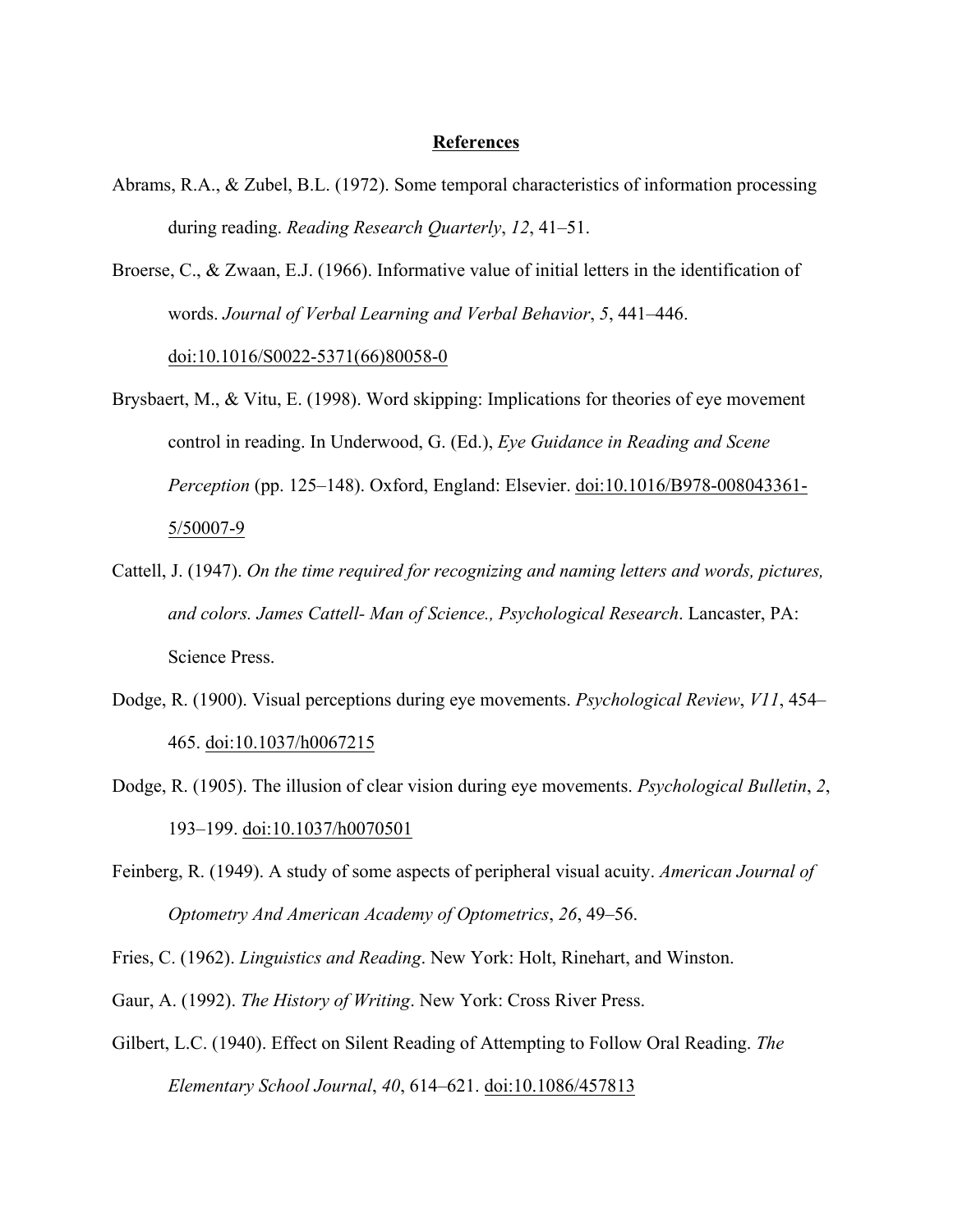- Gilbert, L.C. (1953). Speed of processing visual stimuli and its relation to reading. *Journal of Educational Psychology*, *50*, 8–14. doi:10.1037/h0045592
- Gilbert, L.C. (1959). Saccadic movements as a factor in visual perception in reading. *Journal of Educational Psychology*, *50*, 15–19. doi:10.1037/h0040752
- Gilbert, L.C. (1959). Saccadic movements as a factor in visual perception in reading. *Journal of Educational Psychology*, *50*, 15–19. doi:10.1037/h0040752
- Gough, P.B. (1971). One second of Reading. In J. Kavanaugh and I. Mattingly (Eds.), *Language by Ear and by Eye* (pp. 331–358). Cambridge, MA: MIT Press.
- Ikeda, M., & Saida, S. (1978). Span of recognition in reading. *Vision Research*, *18*, 83–88. doi:10.1016/0042-6989(78)90080-9

Javal, L.E. (1879). Essai sur la physiologie de la lecture". *Annales d'Oculistique*, *82*, 242–253.

- Laberge, D., & Samuels, S.J. (1974). Towards a theory of automatic information processing in reading. *Cognitive Psychology*, *6*, 293–323. doi:10.1016/0010-0285(74)90015-2
- LaTour, P.L. (1962). Visual threshold during eye movements. *Vision Research*, *2*, 261–262. doi:10.1016/0042-6989(62)90031-7
- Legge, G., Sing-Hang, C., Yu, D., Chung, S., Lee, H., & Owens, D. (2007). The case for visual span as a sensory bottleneck. *Journal of Vision (Charlottesville, Va.)*, *7*(2), 1–15. doi:10.1167/7.2.9
- McConkie, G., & Rayner, K. (1976). Asymmetry of the perceptual span in reading. *Bulletin of the Psychometric Society*, *8*, 365–368.
- Paulson, E., & Goodman, K. (1999). *Eye movements* and miscue analysis: What do the eyes do when a reader makes a miscue? *Southern Arizona Review*, *1*, 55–62.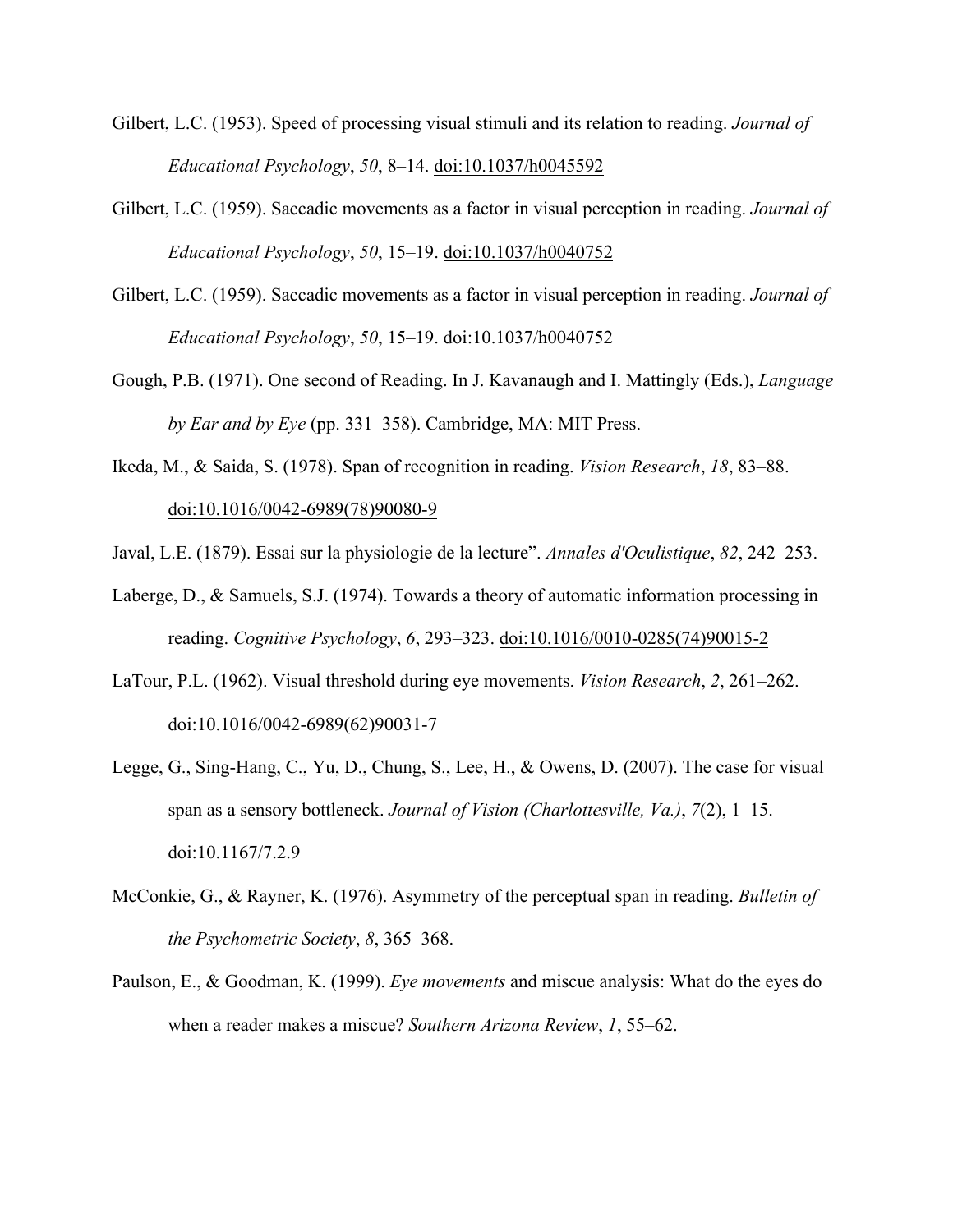Peterson, L.R., & Peterson, M.J. (1959). Short-term retention of individual verbal items. *Journal of Experimental Psychology*, *58*, 193–198. doi:10.1037/h0049234

Rayner, K. (1983). *Eye movements in reading*. New York: Academic.

Rayner, K. (1998). Eye Movements in Reading and Information Processing: 20 Years of Research. *Psychological Bulletin*, *124*(3), 372–422. doi:10.1037/0033-2909.124.3.372

Rayner, K., & Pollatsek, A. (1989). *The Psychology of Reading*. Hillsdale, NJ: Erlbaum.

- Rayner, K., & Sereno, S.C. (1994). Eye movements in reading: Psycholinguistic studies. In Gernsbacher, M.A. (Ed.), *Handbook of psycholinguistics*. San Diego, CA: Academic Press.
- Samuels, S.J., Bremer, C., & LaBerge, D. (1978). Units of word recognition: Evidence for developmental changes. *Journal of Verbal Learning and Verbal Behavior*, *17*, 715–720. doi:10.1016/S0022-5371(78)90433-4
- Taylor, S., & Robinson, H. (1963). The relationship of the Ocular-Motor efficiency of the beginning Reader to success in learning to read. *American Educational Research* Conference.
- Taylor, S.E. (1971). The dynamic activity of reading: A model of the process. *Research and information bulletin no. 9.*
- Tinker, M.A. (1958). Recent studies of eye movements in reading. *Psychological Bulletin*, *55*, 215-223.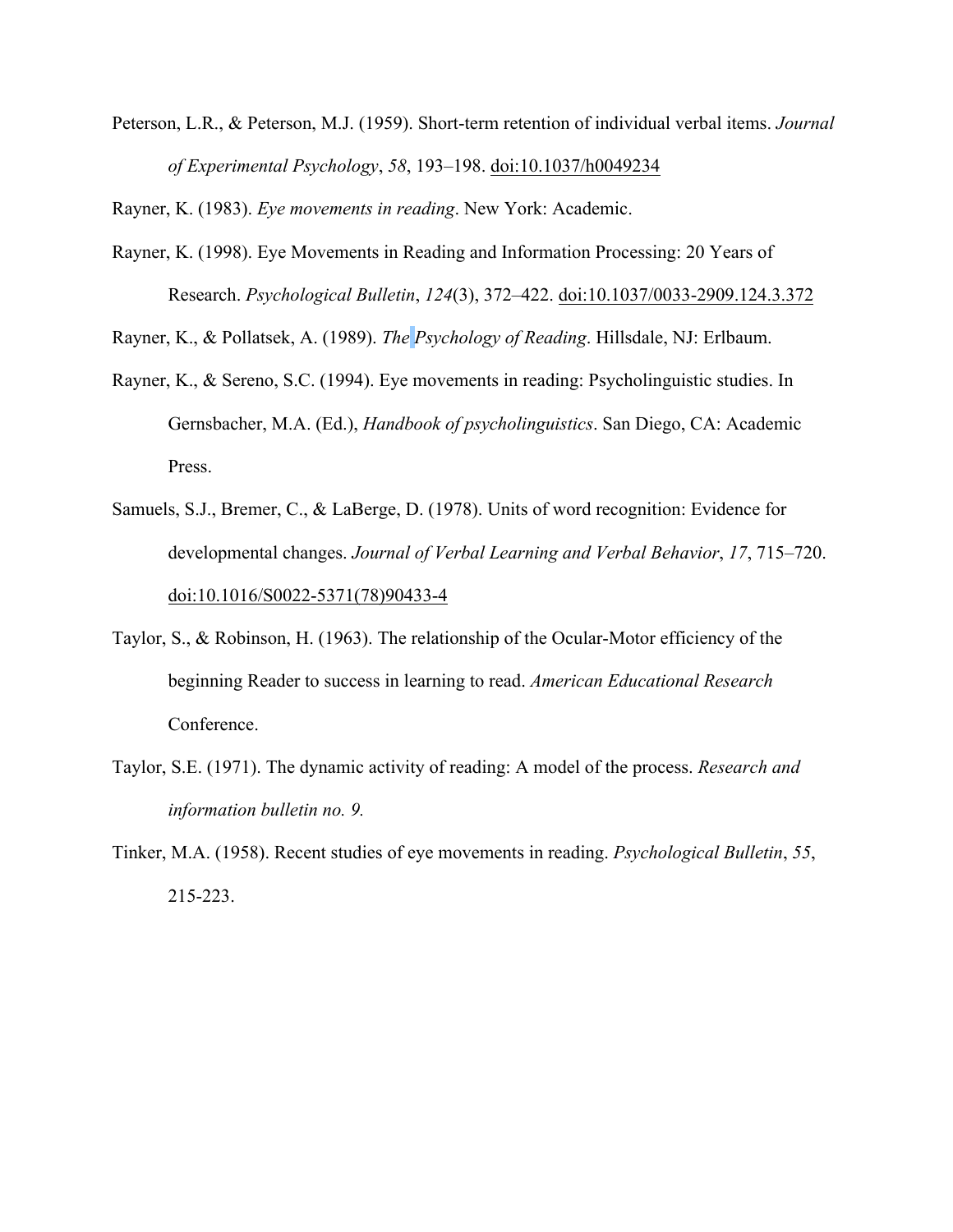